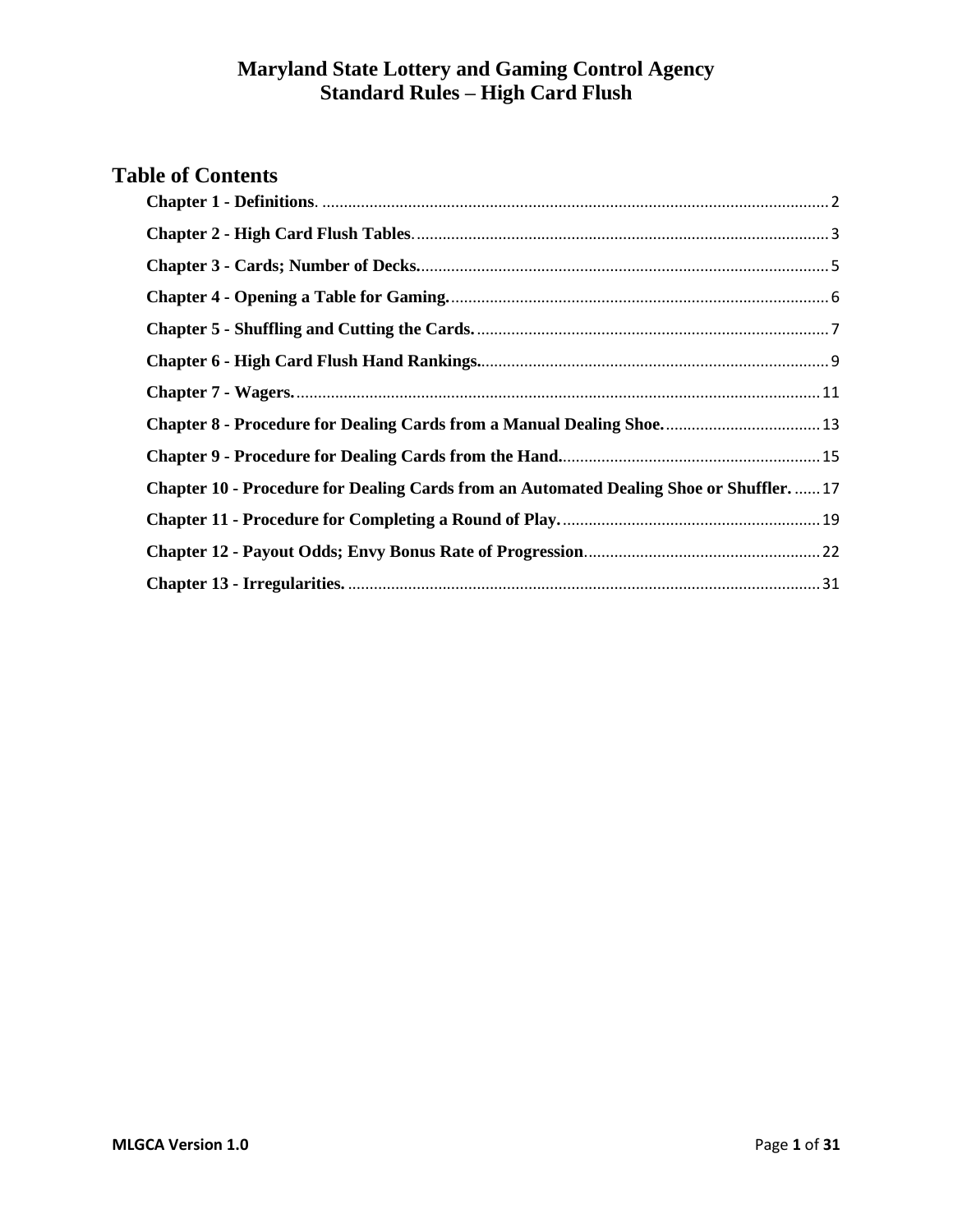# <span id="page-1-0"></span>**Chapter 1 - Definitions.**

A. In this chapter the following terms have the meanings indicated.

B. Terms Defined.

(1) "Fold" means the withdrawal of a player from a round of play by not making a Raise Wager.

(2) "Raise Wager" mean the wager a player places after examining the player's seven cards.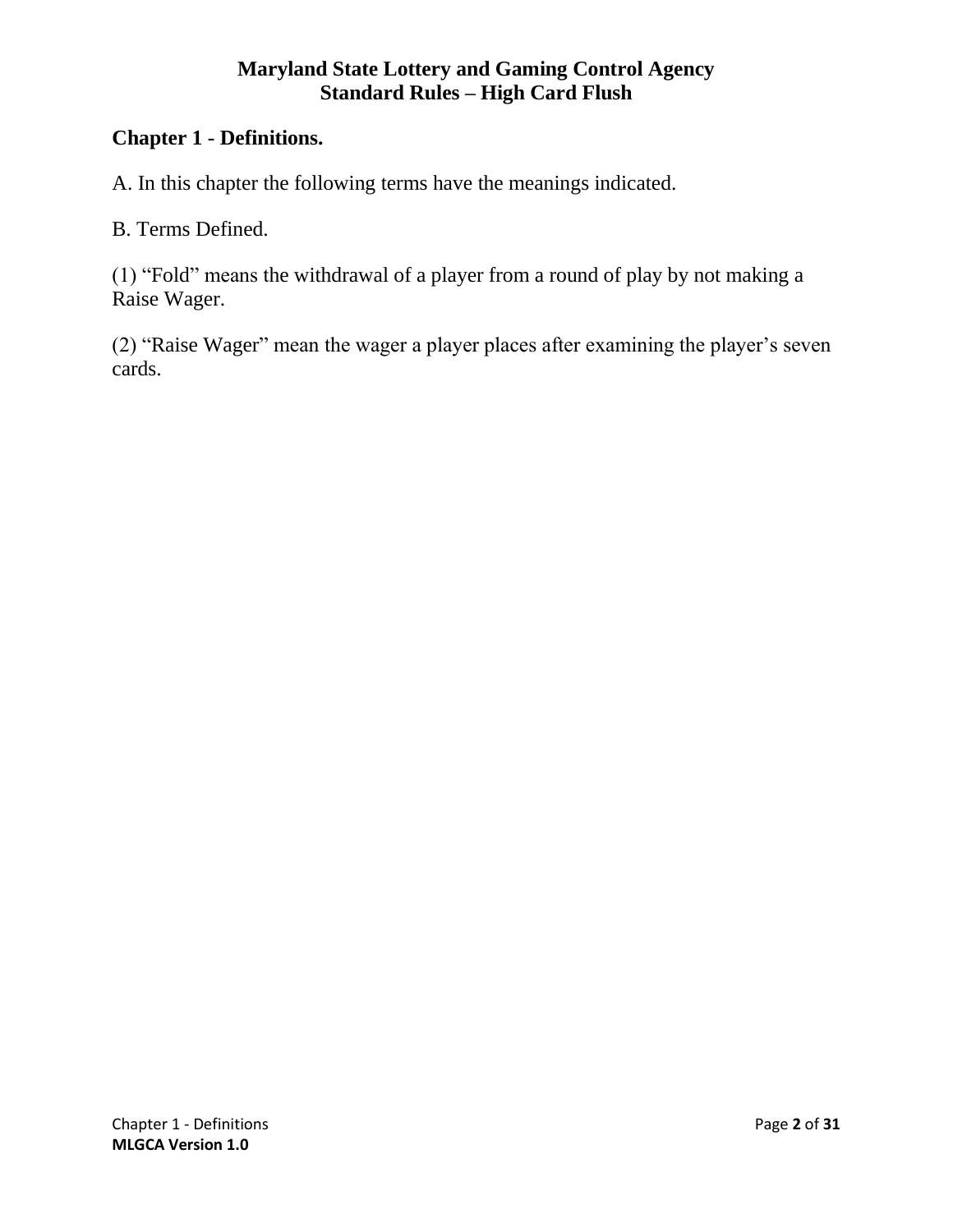# <span id="page-2-0"></span>**Chapter 2 - High Card Flush Tables.**

A. High Card Flush shall be played on a table which has betting positions for no more than six players on one side of the table and a place for the dealer on the opposite side of the table.

B. The layout for a High Card Flush table shall be submitted to the Commission for approval and contain at least:

(1) The name or logo of the facility operator;

(2) Two separate betting areas designated for the placement of the Ante and Raise Wagers for each player required under Chapter 7 - Wagers;

(3) Separate areas designated for the placement of the dealer's seven cards;

(4) If a facility operator offers the optional Flush Bonus Wager authorized under Chapter 7 - Wagers, a separate area designated for the placement of the Flush Bonus Wager for each player;

(5) If a facility operator offers the optional Straight Flush Bonus Wager authorized under Chapter 7 - Wagers, a separate area designated for the placement of the Straight Flush Bonus Wager for each player;

(6) If a facility operator offers the optional Progressive Jackpot Wager authorized under Chapter 7 - Wagers, a separate area designated for the placement of the Progressive Jackpot Wager for each player; and

(7) Inscriptions that advise player's the following:

(a) The payout odds or amounts for all permissible wagers, except that if the information is not inscribed on the layout, a sign identifying the payout odds or amounts for all permissible wagers shall be posted at each High Card Flush table;

(b) The dealer qualifies with a three-card flush, nine high or pays the Ante Wager and pushes the Raise Wager;

(c) For Raise Wagers, if a player has:

(i) A two-card, three-card or four-card flush, a player may place a Raise Wager equal to the player's Ante Wager;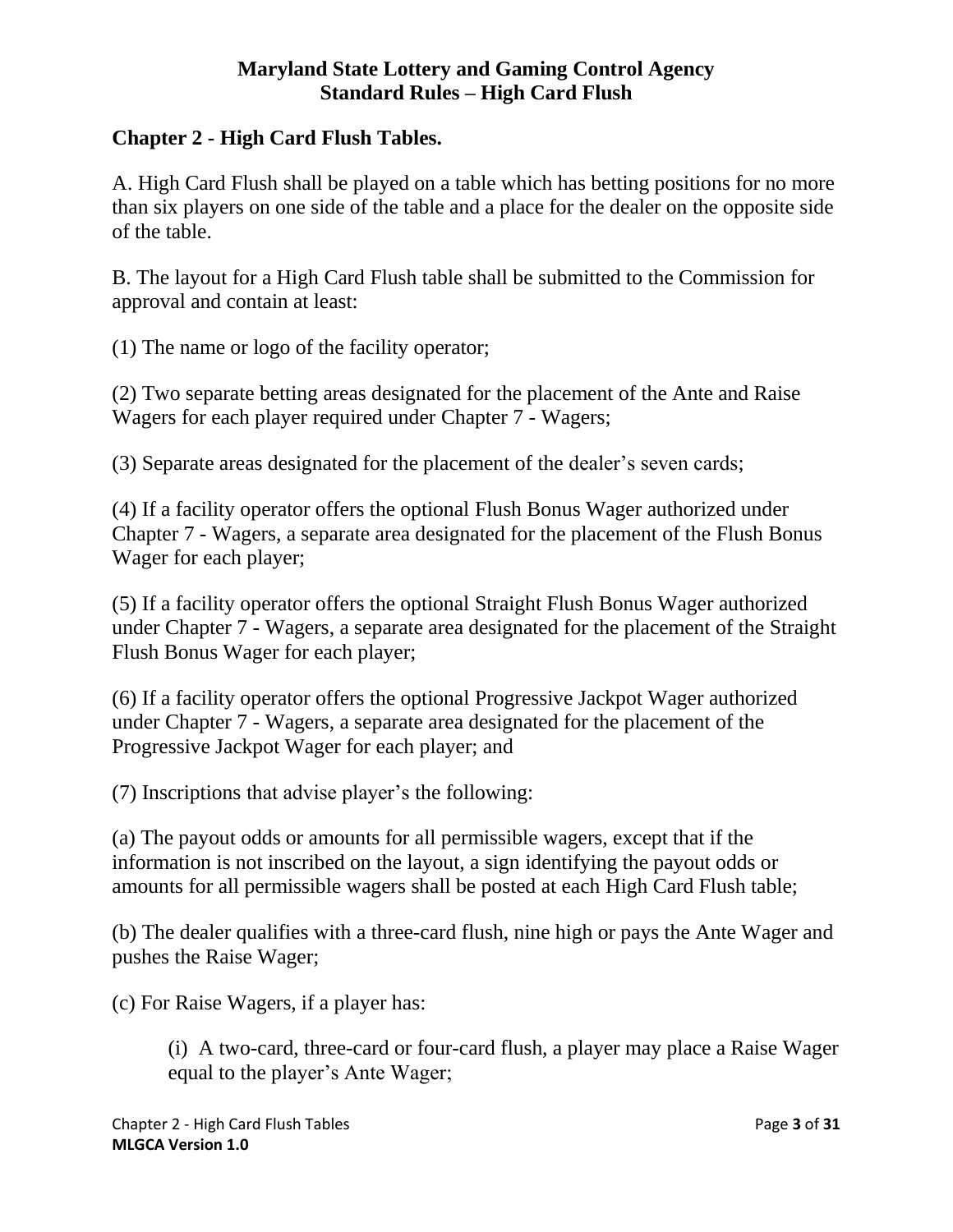(ii) A five-card flush, a player may place a Raise Wager up to two times the amount of the player's Ante Wager;

(iii) A six-card or seven-card flush, a player may place a Raise Wager up to three times the amount of the player's Ante Wager.

(d) The payout limit per hand established by the facility operator under Chapter  $12 -$ Payout Odds; Envy Bonus; Rate of Progression; Payout Limitation or a generic inscription indicating the game is subject to the posted payout limit, except that if the information is not inscribed on the layout, a sign identifying the payout limit per hand established by the facility operator shall be posted at each High Card Flush table.

C. If a facility operator offers the Progressive Jackpot Wager in accordance with Chapter 7 - Wagers, a High Card Flush table shall have a progressive table game system for the placement of Progressive Payout Wagers that shall include:

(1) A wagering device at each betting position that acknowledges or accepts the placement of the Progressive Payout Wager; and

(2) A device that controls or monitors the placement of Progressive Payout Wagers at the gaming table including a mechanism that prevents the recognition of any Progressive Payout Wager that a player attempts to place after the dealer has announced "no more bets".

D. A High Card Flush table shall have a:

(1) Drop box and a tip box attached on the same side of the gaming table as, but on opposite side of, the dealer, as approved by the Commission; and

(2) Discard rack securely attached to the top of the dealer's side of the table.

E. The Commission may approve an alternative location for the tip box if a card shuffling device or other table game equipment prevents the placement of the drop box and tip box as required in §D of this chapter.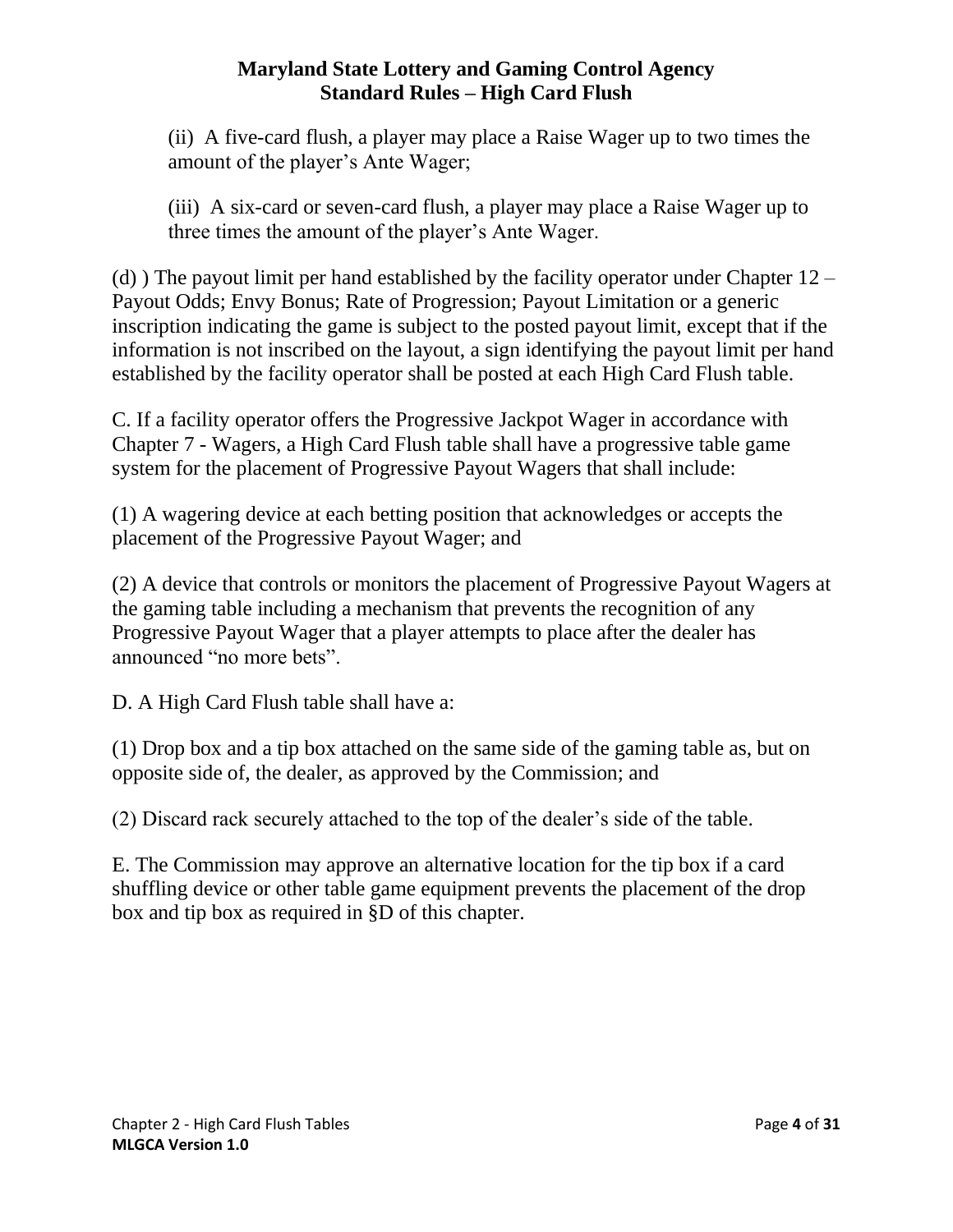# <span id="page-4-0"></span>**Chapter 3 - Cards; Number of Decks.**

A. Except as provided in §B, High Card Flush shall be played with one deck of cards that are identical in appearance and two cover cards.

B. If an automated card shuffling device is utilized, High Card Flush may be played with two decks of cards in accordance with the following requirements:

(1) The cards in each deck shall be of the same design.

(2) The backs of the cards in one deck shall be a different color than the backs of the cards in the other deck.

(3) One deck shall be shuffled and stored in the automated card shuffling device while the other deck is being used to play the game.

(4) Both decks are continually alternated in and out of play, with each deck being used for every other round of play.

(5) The cards from only one deck shall be placed in the discard rack at any given time.

C. The decks of cards used in High Card Flush shall be changed at least:

(1) Every 4 hours if the cards are dealt by hand; or

(2) Every 8 hours if the cards are dealt from a manual or automated dealing shoe.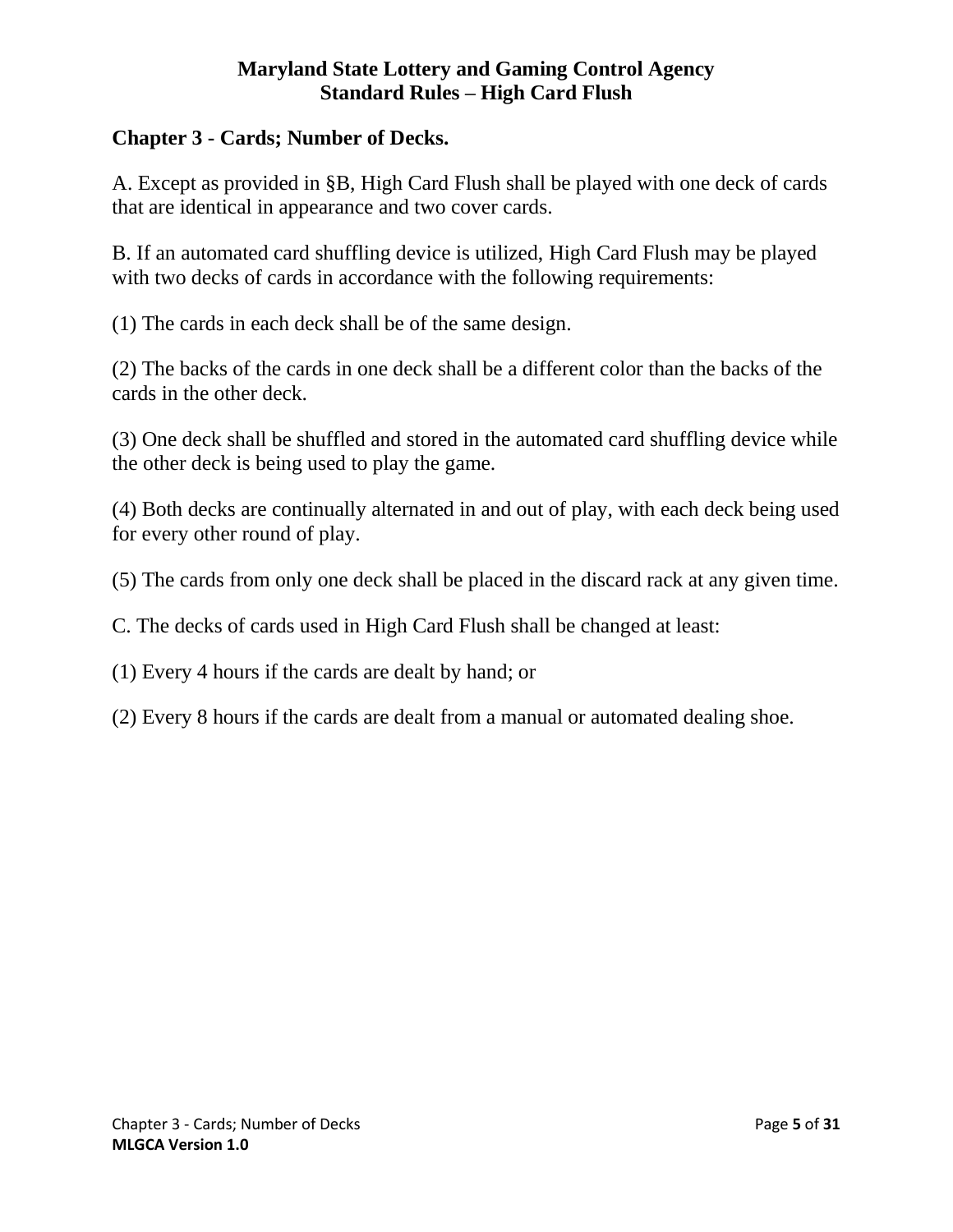# <span id="page-5-0"></span>**Chapter 4 - Opening a Table for Gaming.**

A. After receiving one or more decks of cards at the table, the dealer shall inspect the cards for defects and a floorperson assigned to the table shall verify the inspection.

B. After the cards are inspected, the dealer shall spread the cards out face up on the table, in horizontal fan shaped columns by deck according to suit and in sequence, for visual inspection by the first player to arrive at the table.

C. After the first player arriving at the table has been afforded an opportunity to visually inspect the cards, the dealer shall:

(1) Turn the cards face down on the table;

(2) Mix the cards thoroughly by washing them; and

(3) Stack the cards.

D. After the cards have been stacked, the dealer shall shuffle them in accordance with Chapter 5 - Shuffling and Cutting the Cards.

E. If an automated card shuffling device is utilized and two decks of cards are received at the table, each deck of cards shall be spread for inspection, mixed, stacked and shuffled in accordance with §§A—D of this chapter.

F. If the decks of cards received at the table are preinspected and preshuffled, §§A—E of this chapter do not apply.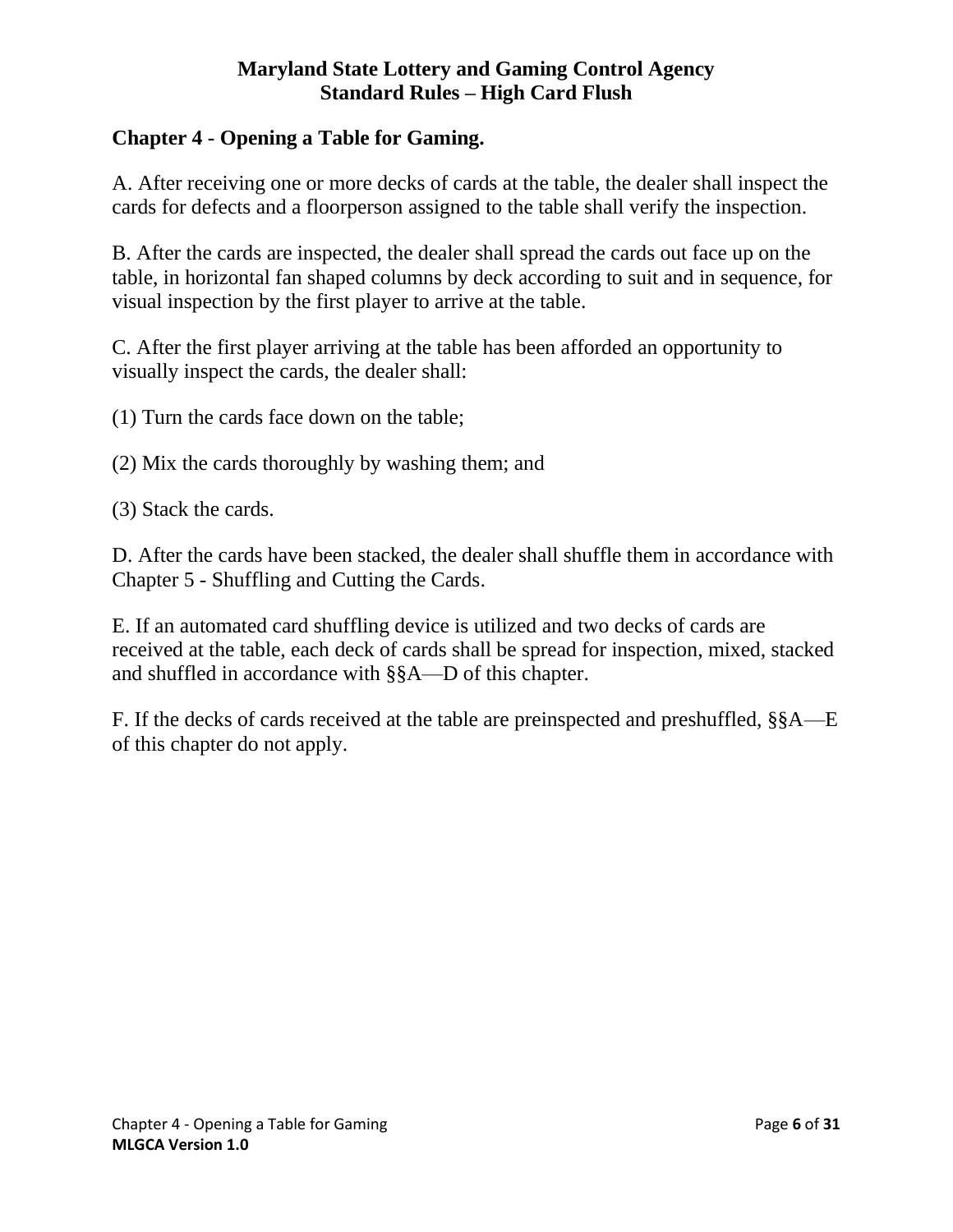# <span id="page-6-0"></span>**Chapter 5 - Shuffling and Cutting the Cards.**

A. Unless the cards were preshuffled, the dealer shall shuffle the cards so they are randomly intermixed, manually or with an automated card shuffling device:

(1) Immediately prior to commencement of play;

(2) After each round of play has been completed; or

(3) When directed by a floorperson or above.

B. A facility operator may use an automated card shuffling device which inserts the stack of cards directly into a dealing shoe after shuffling is complete.

C. The deck shall be removed from the table if an automated card shuffling device:

(1) Is being used which counts the number of cards in the deck after the completion of each shuffle and indicates whether 52 cards are present; and

(2) The device reveals that an incorrect number of cards are present.

D. After the cards have been shuffled and placed in a single stack by the dealer or automated card shuffling device, the dealer shall:

(1) If the cards were shuffled using an automated card shuffling device, deal the cards in accordance with Chapters 8 - Procedure for Dealing Cards from a Manual Dealing Shoe, 9 - Procedure for Dealing Cards from the Hand or 10 - Procedure for Dealing Cards from an Automated Dealing Shoe or Shuffler.

(2) If the cards were shuffled manually or were preshuffled, cut the cards in accordance with the procedures in §E of this chapter.

E. If a cut of the cards is required, the dealer shall place the cover card in the stack at least ten cards in from the top of the stack.

(1) After the cover card has been inserted, the dealer shall take all cards above the cover card and the cover card and place them on the bottom of the stack.

(2) The stack of cards shall then be inserted into the dealing shoe for the commencement of play.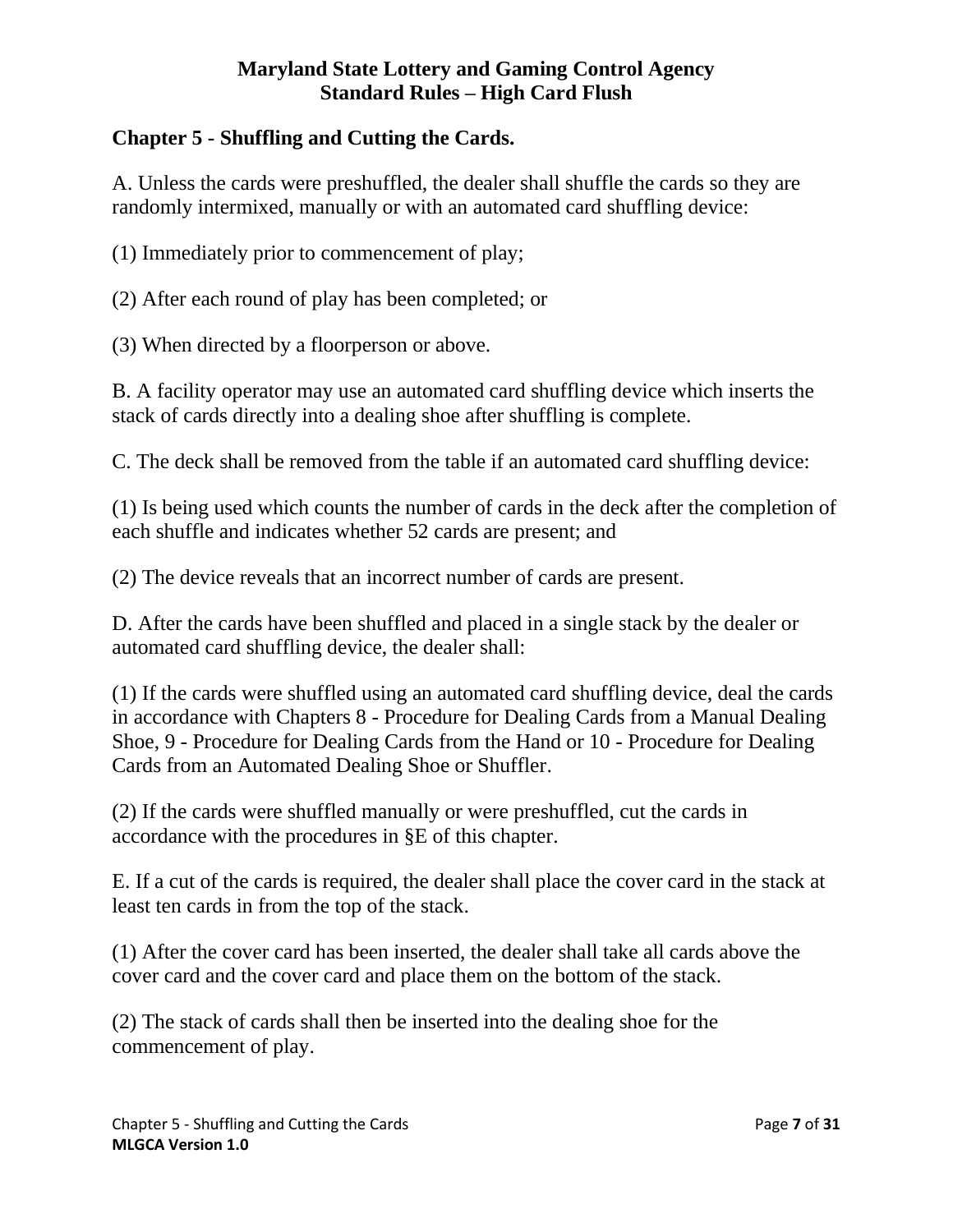F. After the cards have been cut and before any cards have been dealt, a floorperson or above may require the cards to be recut if the floorperson determines that the cut was performed improperly or in any way that might affect the integrity or fairness of the game.

G. If there is no gaming activity at a High Card Flush table that is open for gaming, the dealer shall:

(1) Remove the cards from the dealing shoe and the discard rack;

(2) Unless a player requests that the cards be spread face up on the table, spread out the cards on the table face down; and

(3) After the first player is afforded an opportunity to visually inspect the cards, complete the procedures in Chapter 4 - Opening a Table for Gaming.

H. A facility operator may use a dealing shoe or other device that automatically reshuffles and counts the cards provided if the device is submitted and approved prior to its use in the facility.

I. If a facility operator is using a device described in §H of this chapter, §§E—G of this chapter do not apply.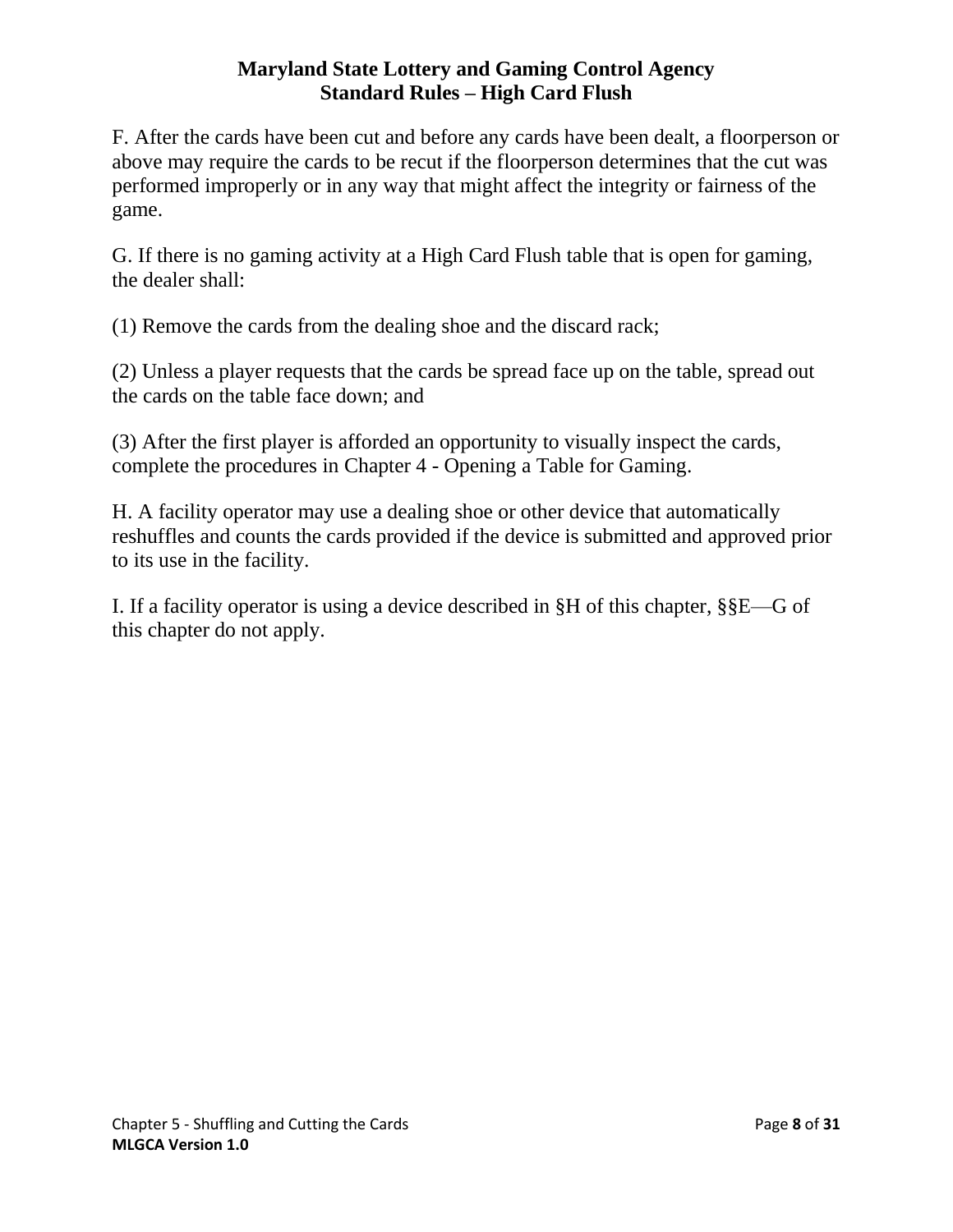# <span id="page-8-0"></span>**Chapter 6 - High Card Flush Hand Rankings.**

A. In order of highest to lowest rank, the rank of the cards used in High Card Flush is: ace, king, queen, jack, 10, 9, 8, 7, 6, 5, 4, 3 and 2.

B. All suits shall be equal in rank.

C. For purposes of the Ante, Raise and Flush Bonus Wagers, the permissible hands in the game of High Card Flush, in order of highest to lowest rank, are:

(1) A seven-card flush, which is a hand consisting of seven cards of the same suit in any order;

(2) A six-card flush, which is a hand consisting of six cards of the same suit in any order;

(3) A five-card flush, which is a hand consisting of five cards of the same suit in any order;

(4) A four-card flush, which is a hand consisting of four cards of the same suit in any order;

(5) A three-card flush, which is a hand consisting of three cards of the same suit in any order; and

(6) A two-card flush, which is a hand consisting of two cards of the same suit in any order;

D. When comparing two hands that are of identical rank under §C of this chapter or that contain none of the hands listed in §C of this chapter:

(1) The hand that contains the highest ranking card under §A of this chapter which is not contained in the other hand is the higher ranking hand; or

(2) If the hands are of identical rank after the application of this section, the hands are a tie.

E. For purposes of the Straight Flush Bonus and the Progressive Jackpot Wagers authorized under Chapter 7 - Wagers, the permissible hands are:

(1) A seven-card straight flush, which is a hand consisting of seven cards of the same suit in consecutive rank;

Chapter 6 - High Card Flush Hand Rankings Page **9** of **31 MLGCA Version 1.0**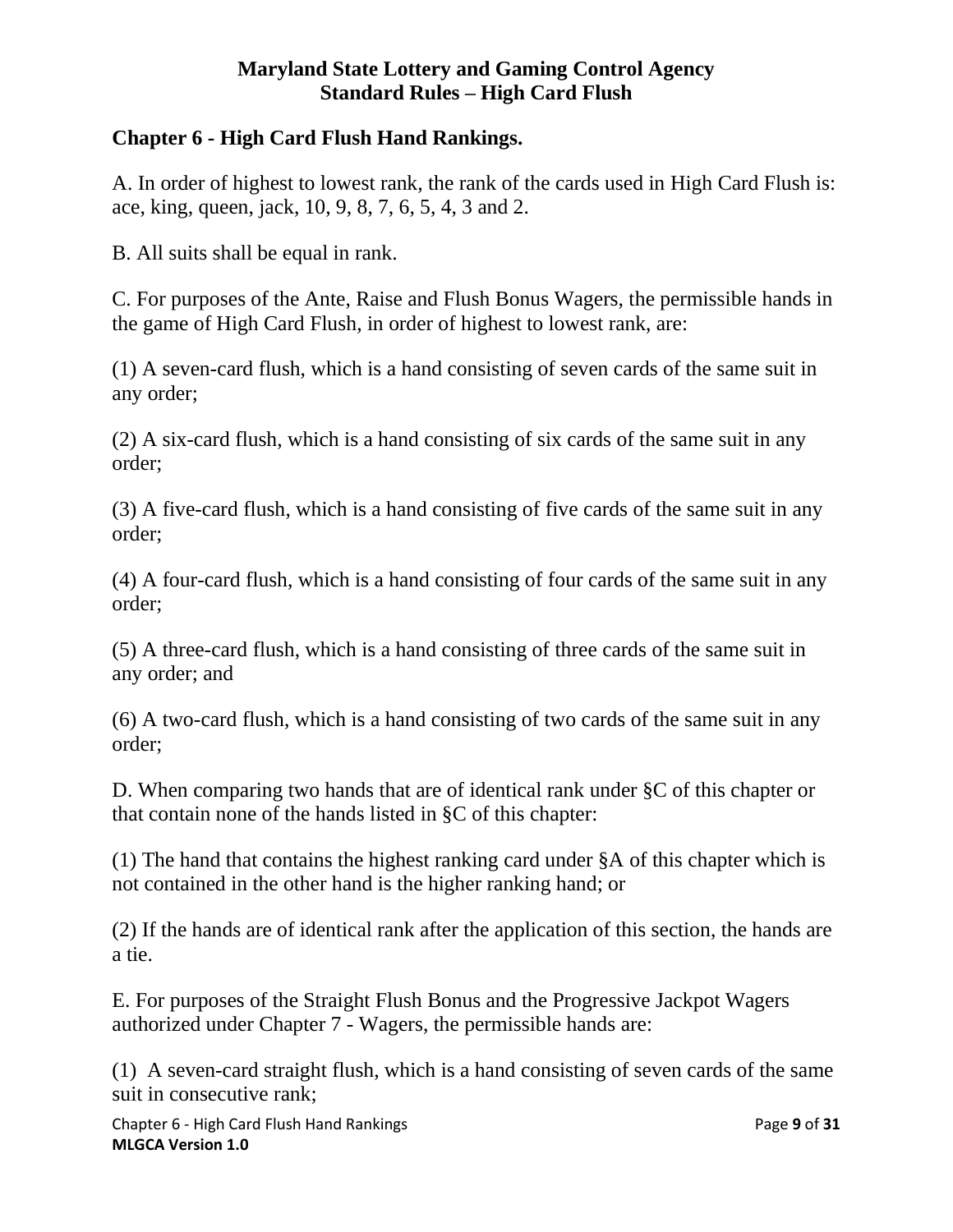(2) A six-card straight flush, which is a hand consisting of six cards of the same suit in consecutive rank;

 (3) A five-card straight flush, which is a hand consisting of five cards of the same suit in consecutive rank;

 (4) A four-card straight flush, which is a hand consisting of four cards of the same suit in consecutive rank; and

 (5) A three-card straight flush, which is a hand consisting of three cards of the same suit in consecutive rank.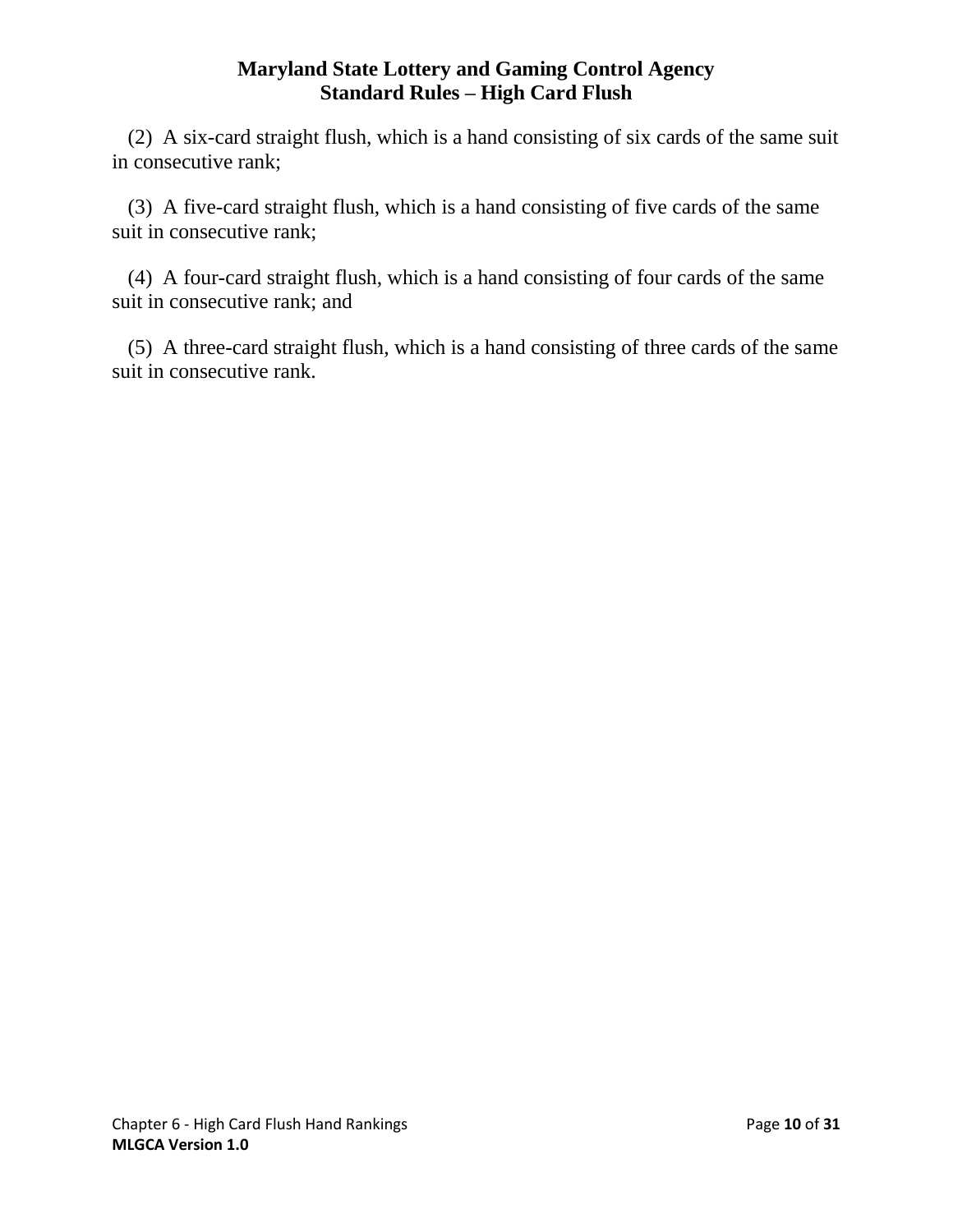# <span id="page-10-0"></span>**Chapter 7 - Wagers.**

A. A player shall make a wager at High Card Flush by placing a value chip, plaque or other Commission-approved wagering instrument on the appropriate betting areas of the table layout.

B. A verbal wager accompanied by cash may not be accepted.

C. Only a player who is seated at the High Card Flush table may place a wager at the game.

(1) After a player has placed a wager and received cards, the player shall remain seated until the completion of the round of play.

(2) If a player leaves the table during a round of play, any wager made by the player may be considered abandoned and may be treated as a losing wager.

D. A player shall place all Ante, Flush Bonus, Straight Flush Bonus and Progressive Jackpot Wagers prior to the dealer announcing "no more bets" in accordance with the dealing procedure in Chapters 8 - Procedure for Dealing Cards from a Manual Dealing Shoe, 9 - Procedure for Dealing Cards from the Hand or 10 - Procedure for Dealing Cards from an Automated Dealing Shoe or Shuffler.

E. Except as provided in Chapter 11 - Procedure for Completing a Round of Play, a player may not make, increase or withdraw a wager after the dealer announces "no more bets" and begins dealing the cards.

F. The following wagers may be placed in the game of High Card Flush:

(1) A player shall compete against the dealer's seven-card hand by placing an Ante Wager, then a Raise Wager, in accordance with with Chapter 11 - Procedure for Completing a Round of Play.

(2) A facility operator may, if specified in its Rules Submission, offer to each player at a High Card Flush table the option to make an additional Flush Bonus Wager that the player's seven cards will form a four-card flush or higher.

(3) A facility operator may, if specified in its Rules Submission, offer to each player at a High Card Flush table the option to make an additional Straight Flush Bonus Wager that the player's seven cards will form a three-card straight flush or higher.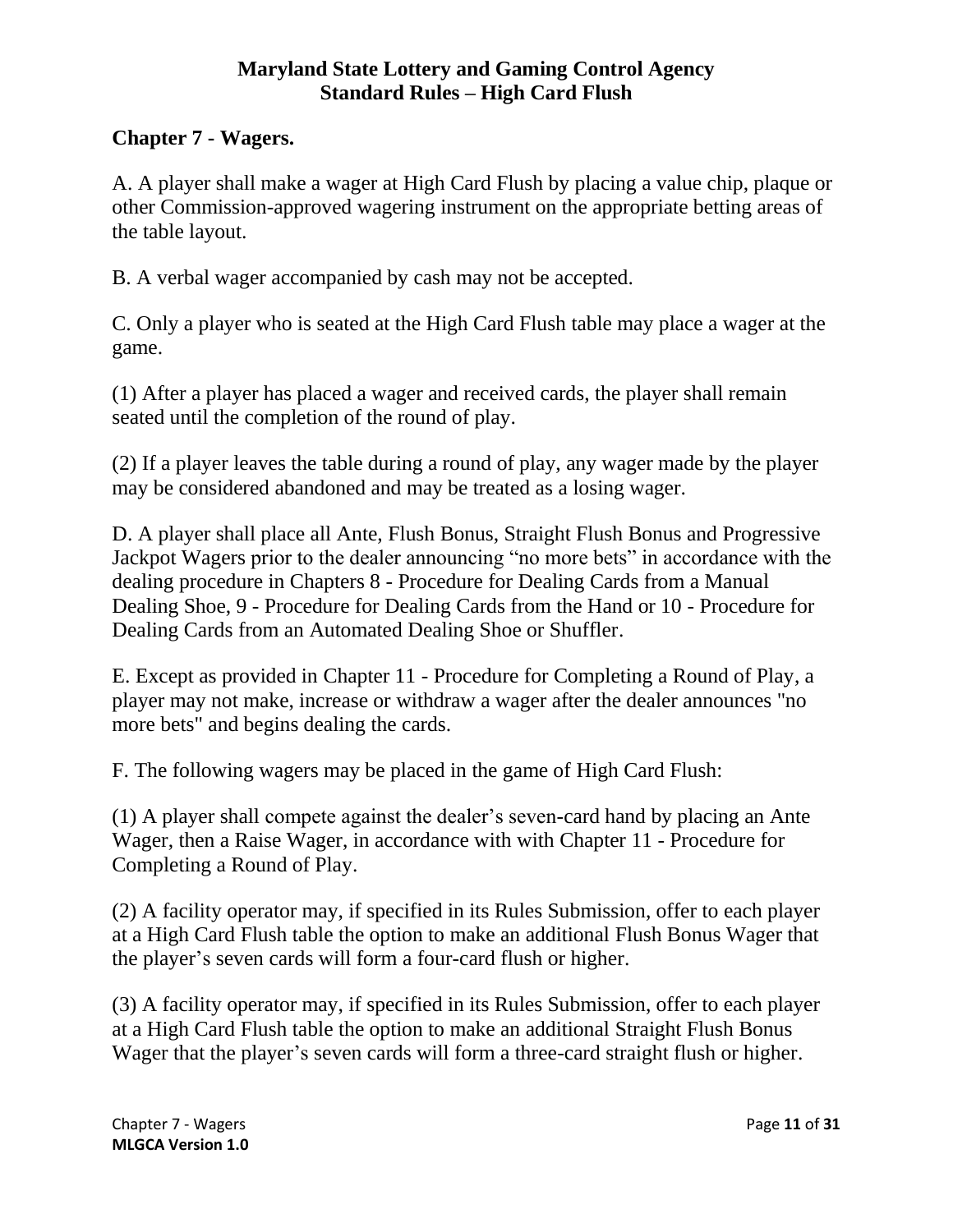(4) A facility operator may, if specified in its Rules Submission, offer to each player at a High Card Flush table the option to make an additional Progressive Jackpot Wager that the player's seven cards will form a three-card straight flush or a four-card straight flush or higher.

(a) After placing an Ante Wager, a player may make an additional Progressive Jackpot Wager by placing a value chip into the progressive wagering device designated for that player.

(b) A player shall be responsible for verifying that the player's respective Progressive Payout Wager has been accepted.

G. A facility operator shall specify in its Rules Submission under COMAR 36.05.03.19 the number of adjacent boxes on which a player may place a High Card Flush Wager in one round of play.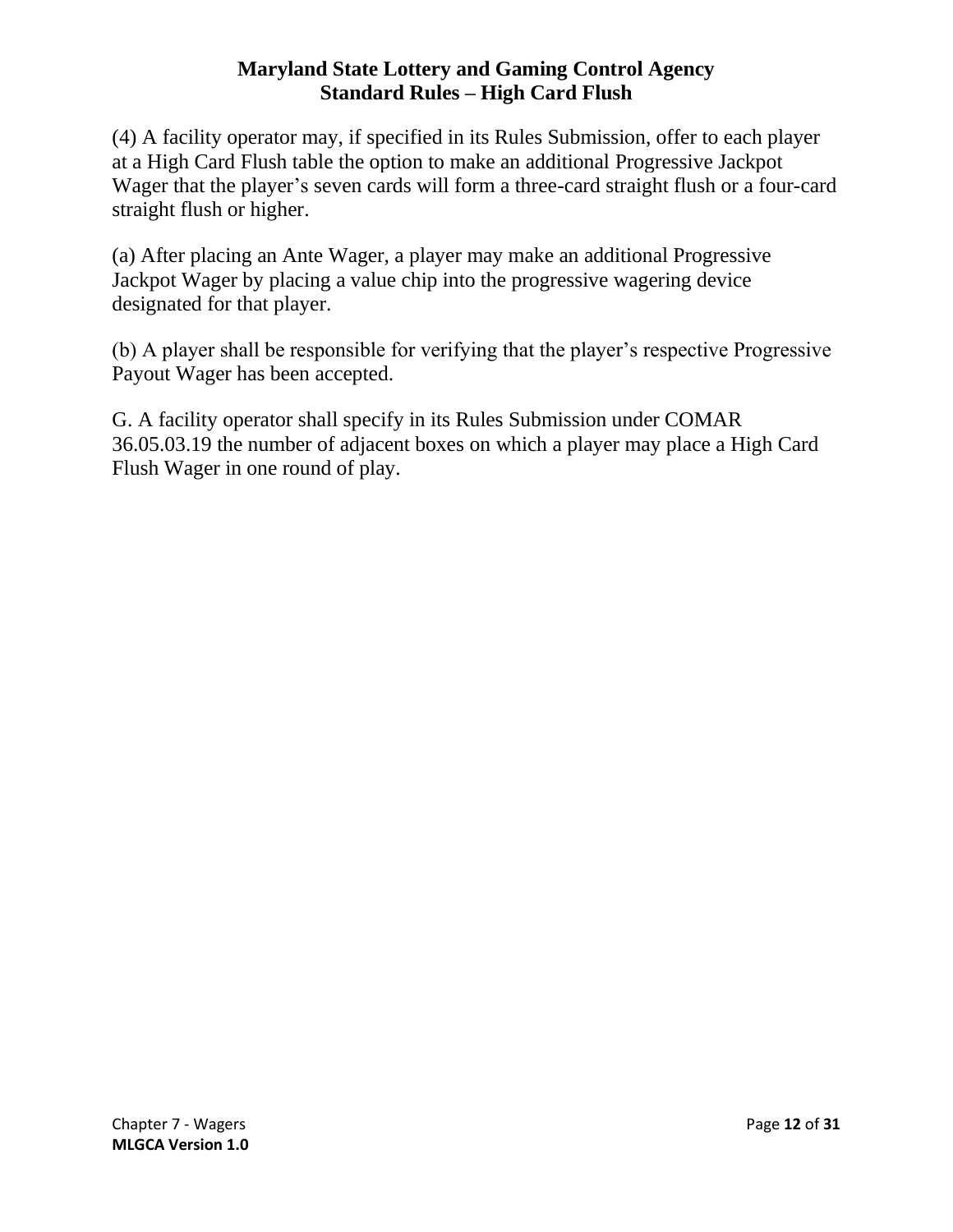# <span id="page-12-0"></span>**Chapter 8 - Procedure for Dealing Cards from a Manual Dealing Shoe.**

A. If a manual dealing shoe is used, it must be located on the table in a location approved by the Commission.

B. After the procedures required under Chapter 5 - Shuffling and Cutting the Cards have been completed, the stacked deck of cards shall be placed in the dealing shoe by the dealer or by the automated card shuffling device.

C. Prior to dealing any cards, the dealer shall announce "no more bets".

(1) If the Progressive Payout Wager is being offered, the dealer shall use the progressive table game system to prevent the placement of any additional Progressive Payout Wagers.

(2) If any Progressive Payout Wagers have been made, the dealer shall:

(a) Collect the Progressive Payout Wagers;

(b) On the layout in front of the table inventory container, verify that the number of value chips wagered equals the number of Progressive Payout Wagers accepted by the progressive table game system; and

(c) Place the value chips into the table inventory container.

D. Each card shall be removed from the dealing shoe with the hand of the dealer that is the closest to the dealing shoe and placed on the appropriate area of the layout with the opposite hand.

E. Starting with the player farthest to the dealer's left and continuing around the table in a clockwise manner, the dealer shall deal one card face down to each player who placed an Ante Wager in accordance with Chapter 7 - Wagers and to the dealer, under a cover card, until each player who placed an Ante Wager, and the dealer, have seven cards.

F. After dealing seven cards to each player and to the area designated for the placement of the dealer's hand, the dealer shall remove the stub from the manual dealing shoe and, except as provided in §G of this chapter, place the stub in the discard rack without exposing the cards.

Chapter 8 - Procedure for Dealing Cards from a Manual Dealing Shoe Page **13** of **31 MLGCA Version 1.0** G. If an automated card shuffling device described in Chapter 5 - Shuffling and Cutting the Cards is not being used, the dealer shall count the stub at least once every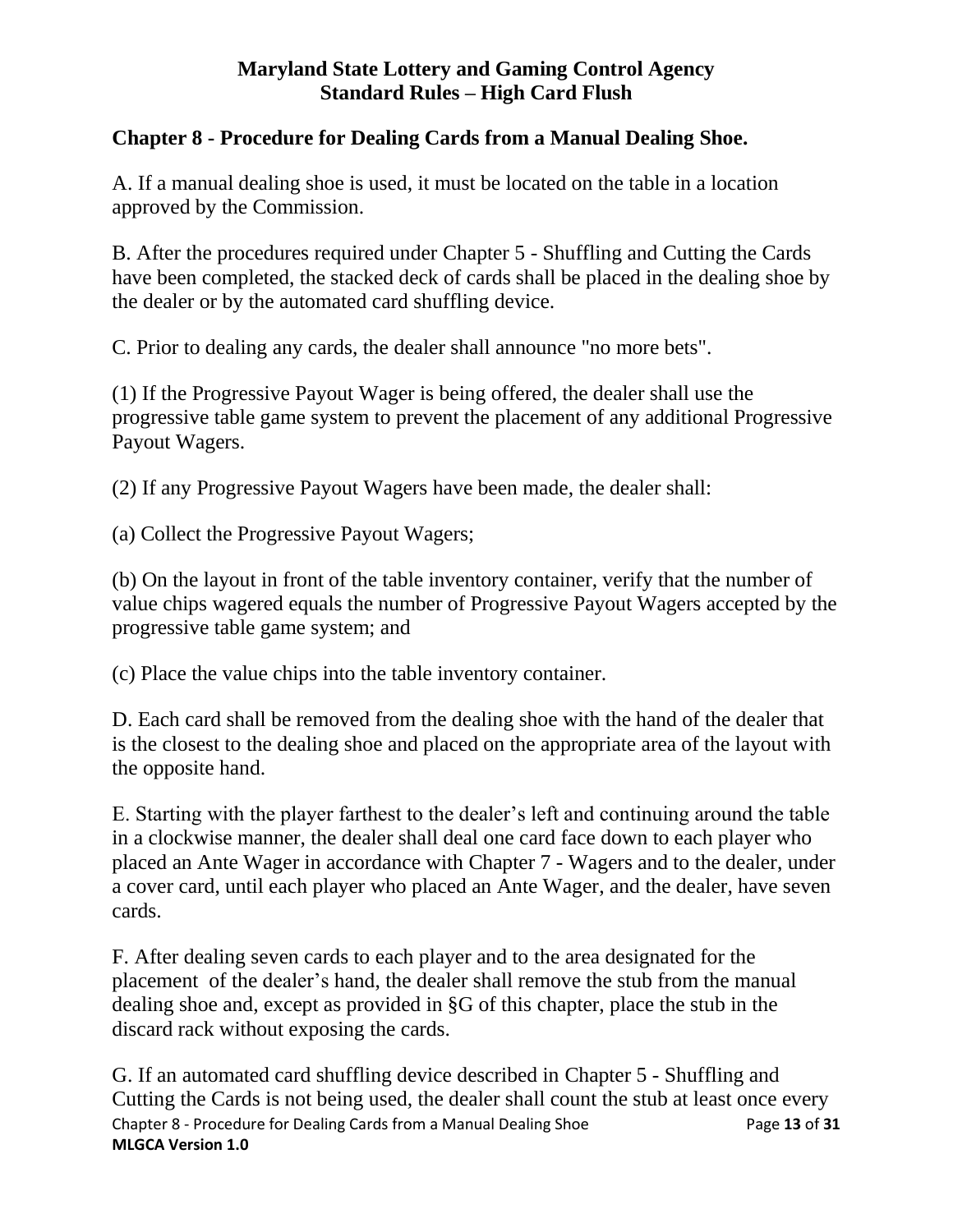5 rounds of play to determine if the correct number of cards are still present in the deck.

H. The dealer shall determine the number of cards in the stub by counting the cards face down on the layout.

I. If the count of the stub indicates that 52 cards are in the deck, the dealer shall place the stub in the discard rack without exposing the cards.

J. If the count of the stub indicates that the number of cards in the deck is incorrect, the dealer shall determine if the cards were misdealt.

(1) If 52 cards remain in the deck, but the cards were misdealt so that a player or dealer has more or less than 7 cards, all hands are void and the dealer shall return all wagers to the players; and

(2) If the cards were not misdealt, all hands are void, and the dealer shall return all wagers to the players and remove the entire deck of cards from the table.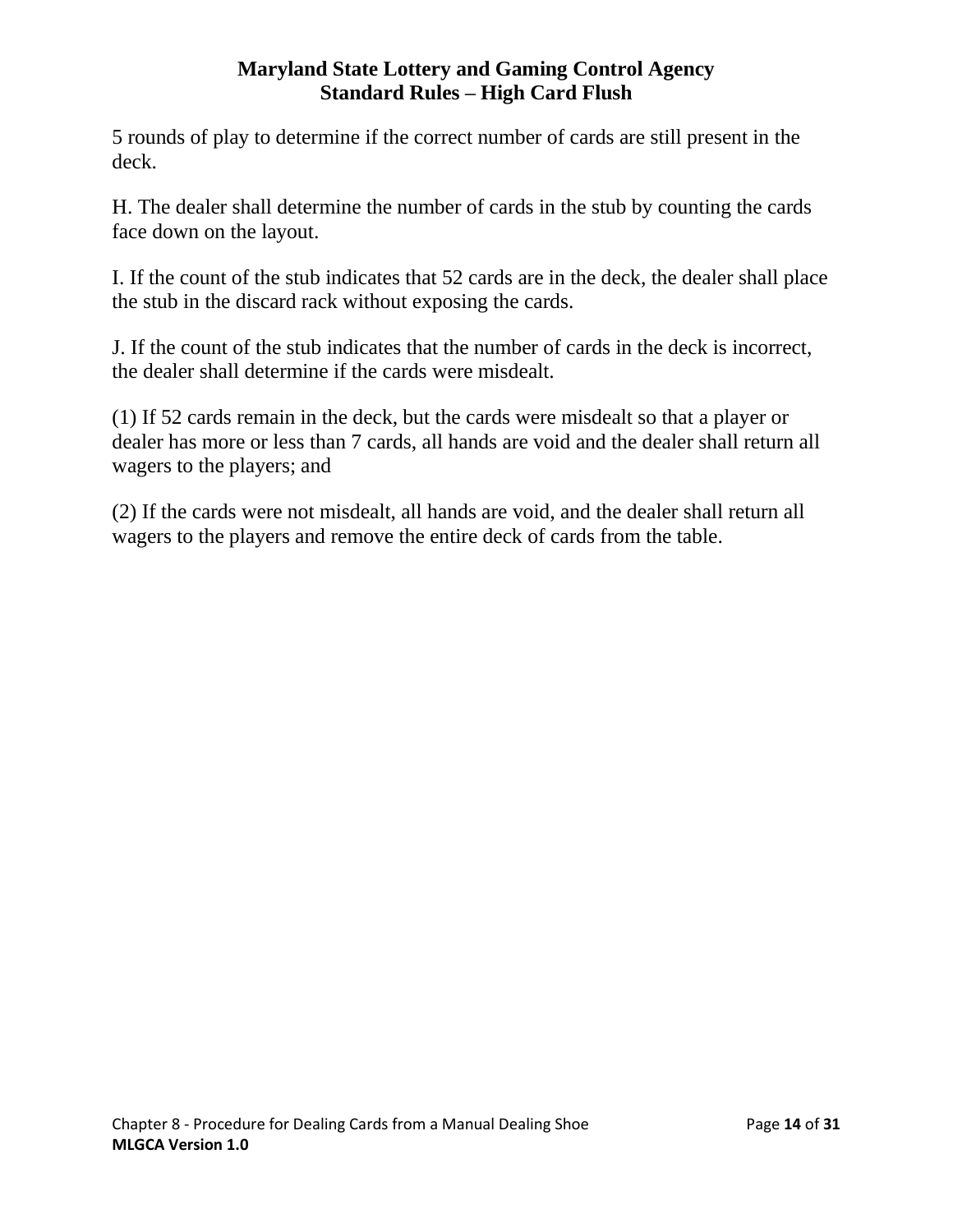# <span id="page-14-0"></span>**Chapter 9 - Procedure for Dealing Cards from the Hand.**

A. If the cards are dealt from the dealer's hand, the following requirements shall be met:

(1) An automated shuffling device shall be used to shuffle the cards.

(2) After the procedures required under Chapter 5 - Shuffling and Cutting the Cards have been completed, the dealer shall place the stacked deck of cards in either hand.

(a) After the dealer has chosen the hand in which he will hold the cards, the dealer shall continue to use that hand whenever holding the cards during that round of play.

(b) The cards held by the dealer shall be kept over the table inventory container and in front of the dealer at all times.

(3) Before dealing any cards, the dealer shall:

(a) Announce "no more bets"; and

(b) If the Progressive Jackpot Wager is being offered, use the progressive table game system to prevent the placement of any additional Progressive Jackpot Wagers.

(4) If any Progressive Jackpot Wagers have been made, the dealer shall:

(a) On the layout in front of the table inventory container collect the wagers;

(b) Verify that the number of value chips wagered equals the number of Progressive Payout Wagers accepted by the progressive table game system; and

(c) Place the value chips into the table inventory container.

B. The dealer shall:

(1) Deal each card by holding the deck of cards in the chosen hand and use the other hand to remove the top card of the deck and place it face down on the appropriate area of the layout;

(2) Starting with the player farthest to the dealer's left and continuing around the table in a clockwise manner, deal one card at a time to each player who placed an Ante Wager in accordance with Chapter 7 - Wagers and to the dealer, under a cover card,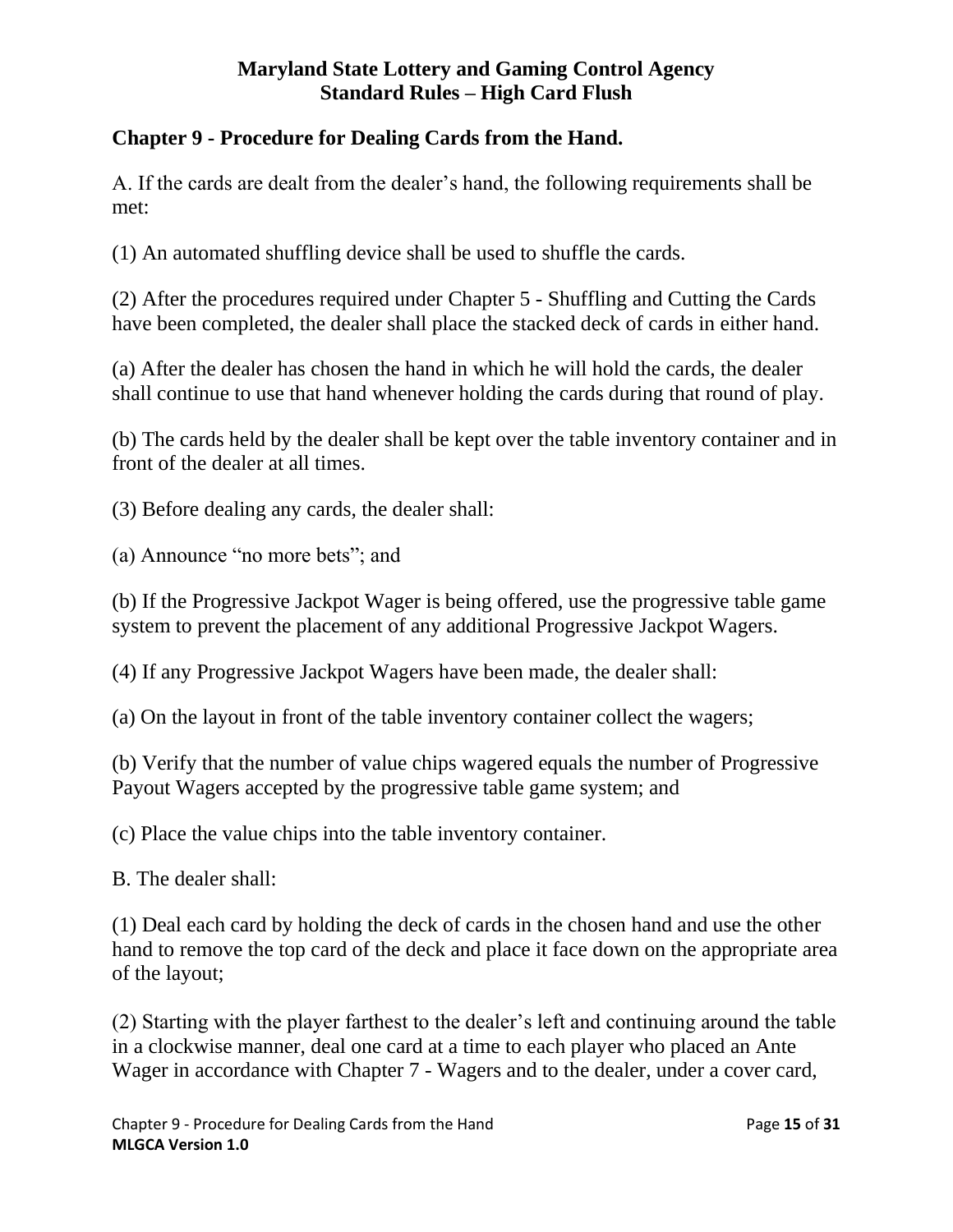until each player who placed an Ante Wager and the dealer have seven cards;

(3) After seven cards have been dealt to each player and to the area designated for the placement of the dealer's hand, the dealer shall, except as provided in §C of this chapter, place the stub in the discard rack without exposing the cards.

C. If an automated card shuffling device described in Chapter 5 - Shuffling and Cutting the Cards is not being used, the dealer shall:

(1) Count the stub at least once every 5 rounds of play to determine if the correct number of cards are still present in the deck; and

(2) Determine the number of cards in the stub by counting the cards face down on the layout.

D. If the count of the stub indicates that 52 cards are in the deck, the dealer shall place the stub in the discard rack without exposing the cards.

E. If the count of the stub indicates that the number of cards in the deck is incorrect, the dealer shall determine if the cards were misdealt.

(1) If 52 cards remain in the deck, but the cards were misdealt so that a player or dealer has more or less than 7 cards, all hands are void and the dealer shall return all wagers to the players; and

(2) If the cards were not misdealt, all hands are void, and the dealer shall return all wagers to the players and remove the entire deck of cards from the table.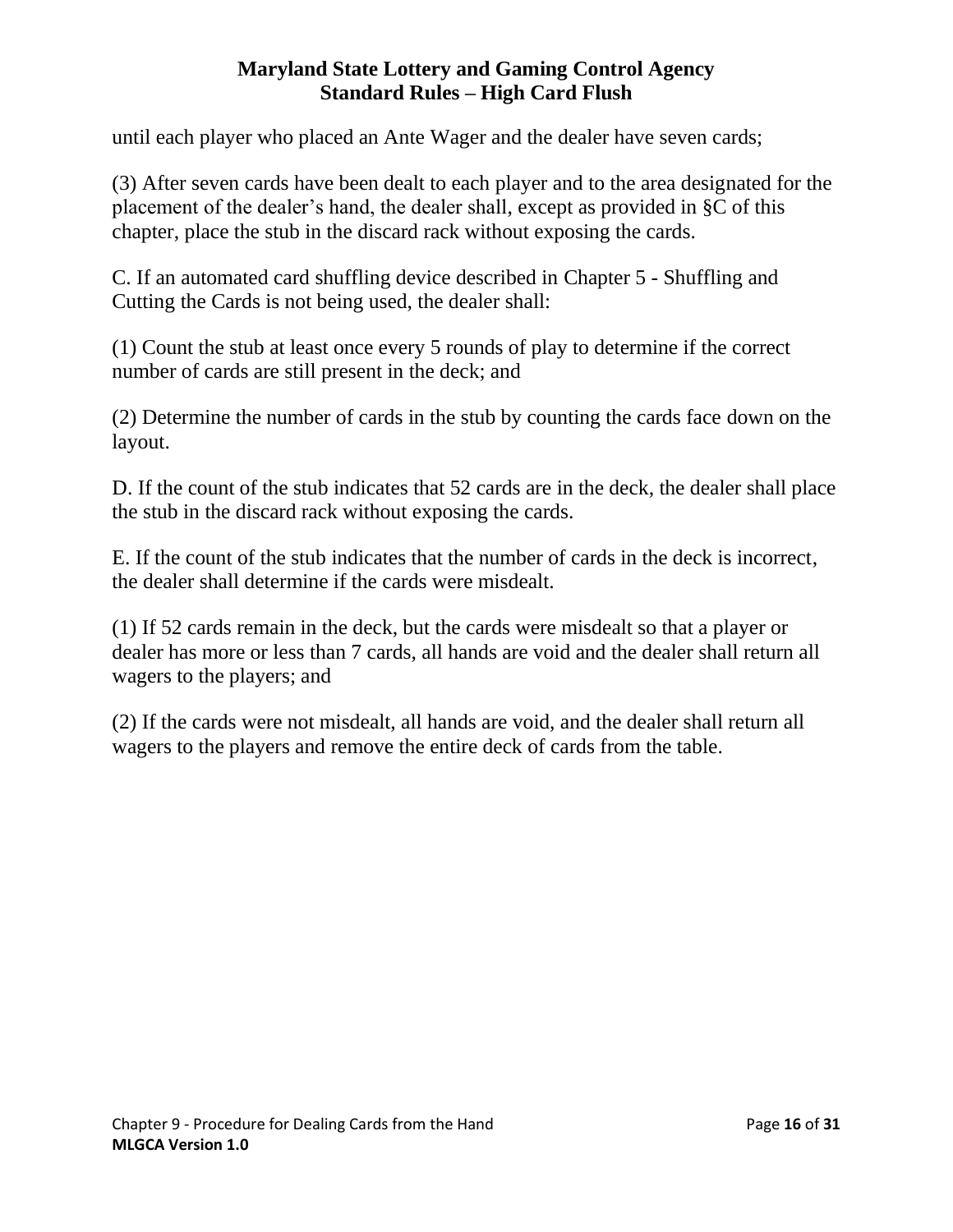# <span id="page-16-0"></span>**Chapter 10 - Procedure for Dealing Cards from an Automated Dealing Shoe or Shuffler.**

A. If the cards are dealt from an automated dealing shoe or shuffler, the following requirements shall be met:

(1) After the procedures required under Chapter 5 - Shuffling and Cutting the Cards have been completed, the dealer shall place the cards in the automated dealing shoe or shuffler.

(2) Prior to the dealing shoe dispensing any stacks, the dealer shall:

(a) Announce "no more bets"; and

(b) If the Progressive Jackpot Wager is being offered, use the progressive table game system to prevent the placement of any additional Progressive Jackpot Wagers.

(3) If any Progressive Jackpot Wagers have been made, the dealer shall:

(a) On the layout in front of the table inventory container, collect the wagers;

(b) Verify that the number of value chips wagered equals the number of Progressive Jackpot Wagers accepted by the progressive table game system; and

(c) Place the value chips into the table inventory container.

B. The dealer shall use the following procedures when dealing a game of High Card Flush:

(1) Starting with the player farthest to the dealer's left and continuing around the table in a clockwise manner, deal a stack of seven cards dispensed from the automated dealing shoe or shuffler to each player who has placed an Ante Wager in accordance with Chapter 11 – Procedures for Completing a Round of Play; and

(2) Deliver a stack of seven cards face down under a cover card to the area designated for the dealer's cards;

(3) After each stack of seven cards has been dispensed and delivered:

(a) Remove the stub from the automated dealing shoe; and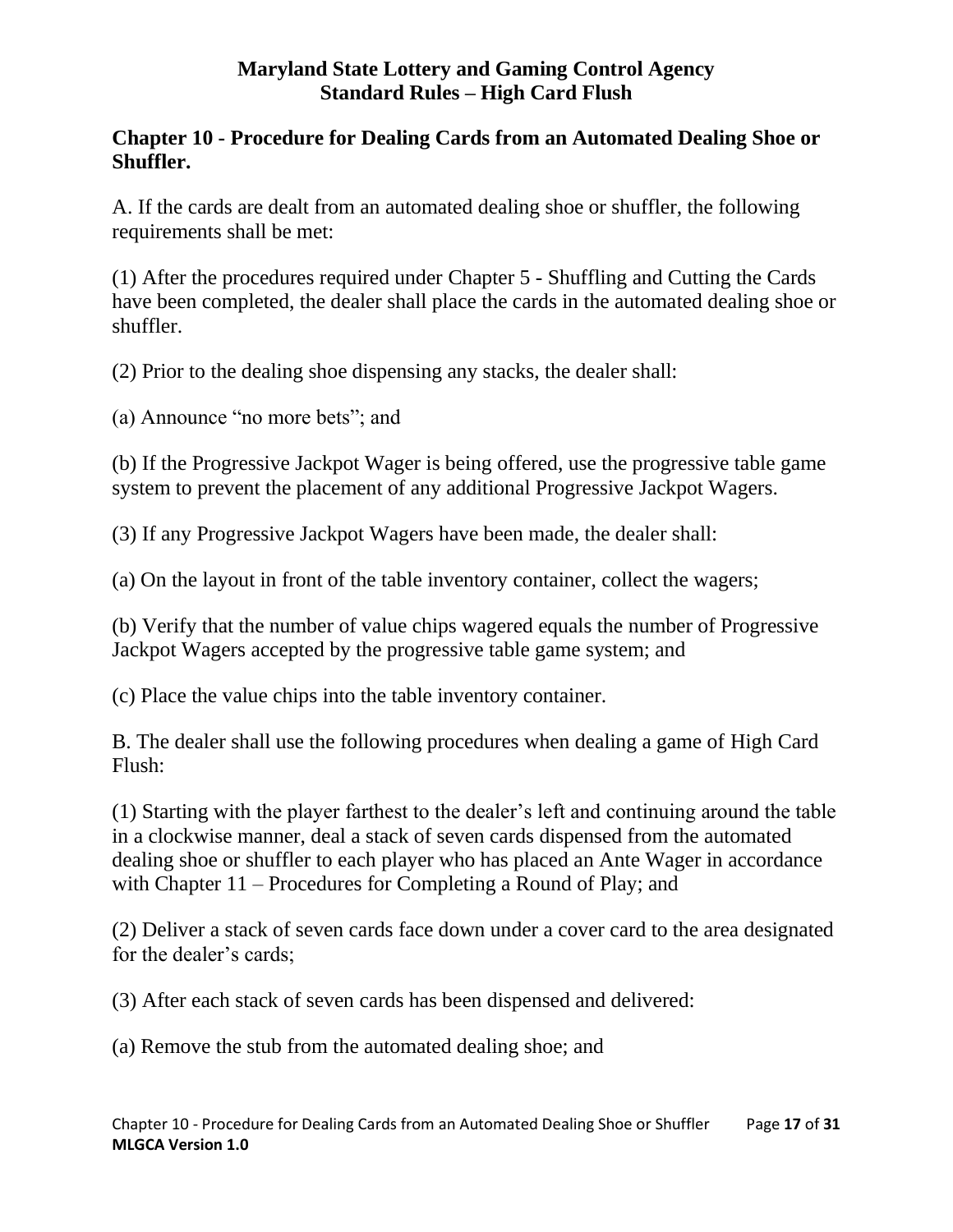(b) Except as provided in §C of this chapter, place the cards in the discard rack without exposing the cards.

C. If an automated card shuffling device described in Chapter 5 - Shuffling and Cutting the Cards is not being used, the dealer shall count the stub at least once every 5 rounds of play to determine that the correct number of cards are still present in the deck by counting the cards face down on the layout.

D. If the count of the stub indicates that 52 cards are in the deck, the dealer shall place the stub in the discard rack without exposing the cards.

E. If the count of the stub indicates that the number of cards in the deck is incorrect, the dealer shall determine if the cards were misdealt.

(1) If 52 cards remain in the deck, but the cards were misdealt so that a player or dealer has more or less than 7 cards, all hands are void and the dealer shall return all wagers to the players; and

(2) If the cards were not misdealt, all hands are void, and the dealer shall return all wagers to the players and remove the entire deck of cards from the table.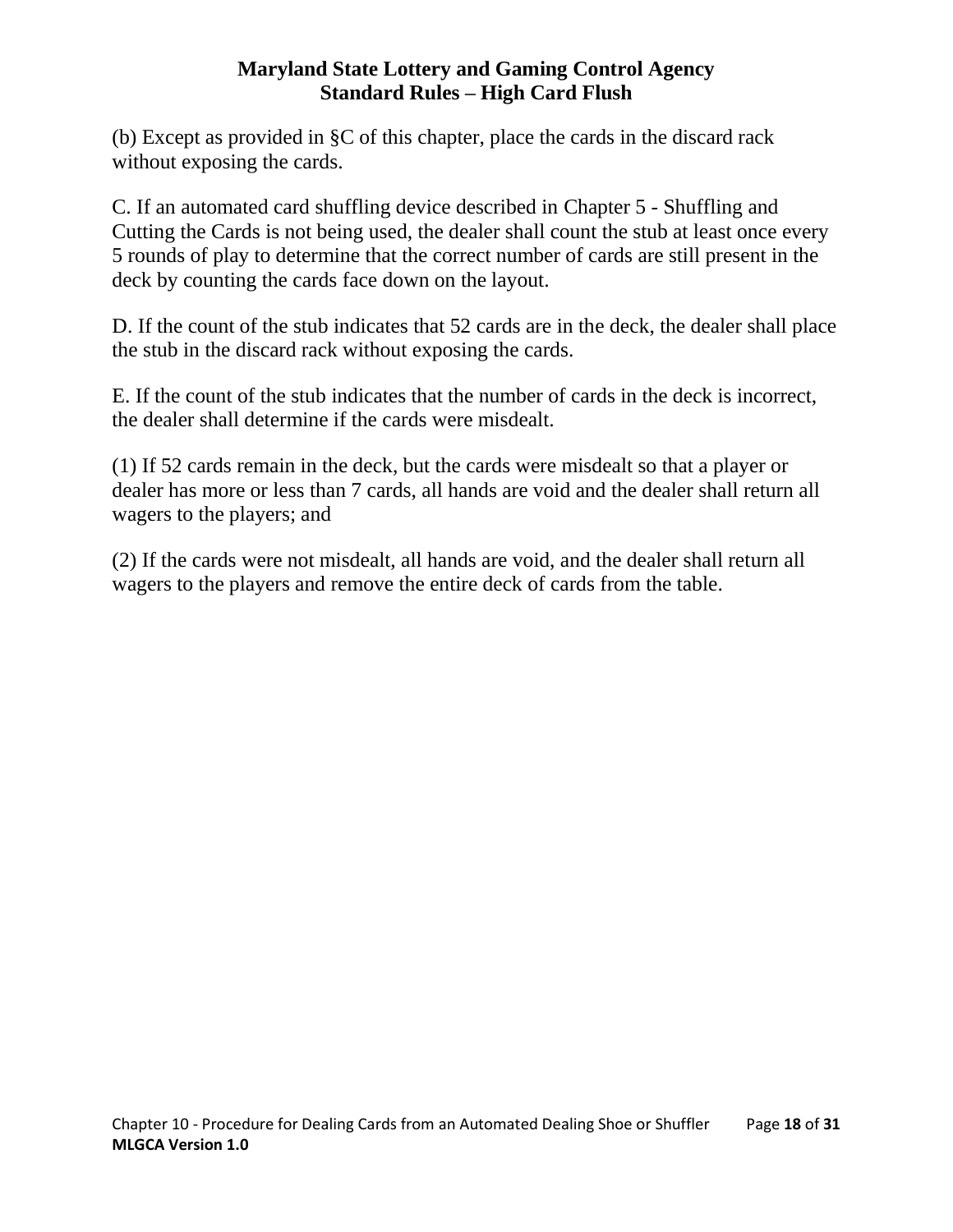# <span id="page-18-0"></span>**Chapter 11 - Procedure for Completing a Round of Play.**

A. After the dealing procedures required under Chapters 8 - Procedure for Dealing Cards from a Manual Dealing Shoe, 9 - Procedure for Dealing Cards from the Hand or 10 - Procedure for Dealing Cards from an Automated Dealing Shoe or Shuffler have been completed, a player shall examine the player's cards subject to the following limitations:

(1) A player who wagers at High Card Flush is responsible for the player's hand;

(2) No individual other than the dealer and the player to whom the cards were dealt may touch the cards of that player; and

(3) A player shall keep the player's cards in full view of the dealer at all times.

B. After all players have examined their cards, beginning with the player farthest to the dealer's left and moving clockwise around the table, the dealer shall ask each player if the player wishes to place a Raise Wager or forfeit the Ante Wager and end the player's participation in the round of play.

(1) The player may place a Raise Wager equal to the player's Ante Wager if the player has a two-card, three-card or four-card flush;

(2) The player may place a Raise Wager up to two times the amount of the player's Ante Wager if the player has a five-card flush; and

(3) The player may place a Raise Wager up to three times the amount of the player's Ante Wager if the player has a six-card or seven-card flush.

(4) After each player who has placed an Ante Wager has either placed a Raise Wager on the designated area of the layout or forfeited the player's Ante Wager and hand, the dealer shall:

(a) Except for the cards of those players who placed a Flush Bonus, Straight Flush Bonus or Progressive Jackpot Wager, collect all forfeited wagers and associated cards and place the cards in the discard rack;

(b) Reveal the dealer's seven cards face up or remove the dealer's cards from the shuffler and expose the dealer's cards and place the cards so as to form the highest possible ranking High Card Flush hand;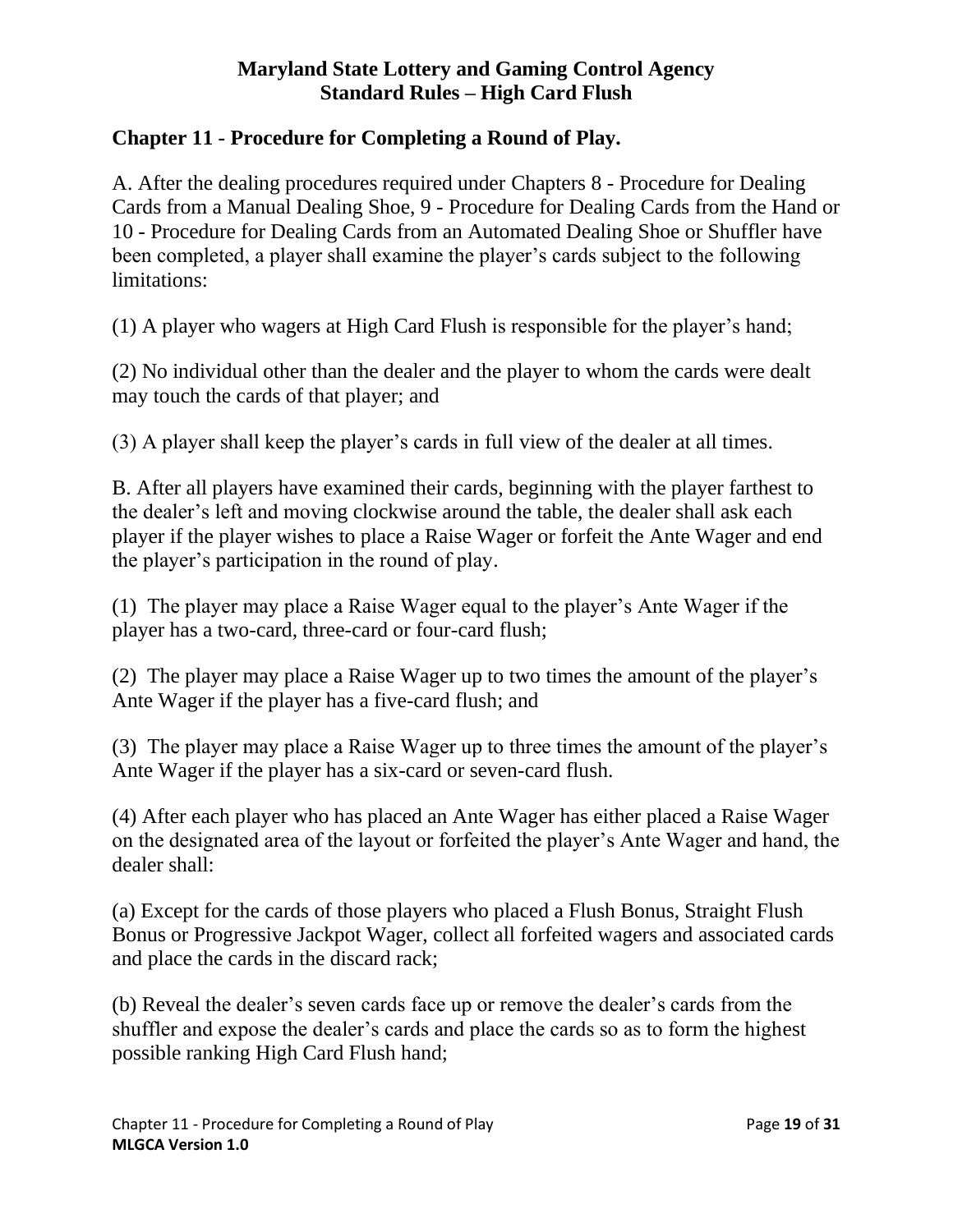(5) Beginning with the player farthest to the dealer's right and continuing around the table in a counterclockwise direction, complete the following applicable procedures in succession for each player:

(a) Turn the seven cards of each player face up on the layout;

(b) Examine the cards of the player and form the highest possible ranking High Card Flush hand for each player;

(c) If the dealer's highest ranking High Card Flush hand does not contain at least a three-card flush, nine high, pay each player's Ante Wager in accordance with the payout odds in Chapter 12 – Payout Odds, Envy Bonus, Rate of Progression, and return the player's Raise Wager; and

(d) If the dealer's highest ranking High Card Flush hand contains at least a three-card flush, nine high, and the player's highest ranking High Card Flush hand is ranked:

(i) Lower than the dealer's High Card Flush hand, immediately collect the Ante and Raise Wagers made by the player;

(ii) Higher than the dealer's High Card Flush hand, pay the Ante and Raise Wagers in accordance with the payout odds in Chapter 12 - Payout Odds; Envy Bonus; Rate of Progression; and

(iii) Equally with the dealer's High Card Flush hand, return the player's Ante and Raise Wagers;

(e) Notwithstanding  $\S B(5)(d)(i)$  of this subsection, if the player has made a Flush Bonus, Straight Flush Bonus or Progressive Jackpot Wager, the player's cards will remain on the layout; and

(f) All winning Ante and Raise Wagers shall be paid in accordance with the payout odds in Chapter 12 - Payout Odds; Envy Bonus; Rate of Progression.

(6) After settling the player's Ante and Raise Wagers, the dealer shall settle the Flush Bonus, Straight Flush Bonus or Progressive Jackpot Wager if offered by the facility operator;

(7) If a player has won the Flush Bonus, the dealer shall pay the winning Flush Bonus Wager in accordance with Chapter 12 - Payout Odds; Envy Bonus; Rate of Progression; and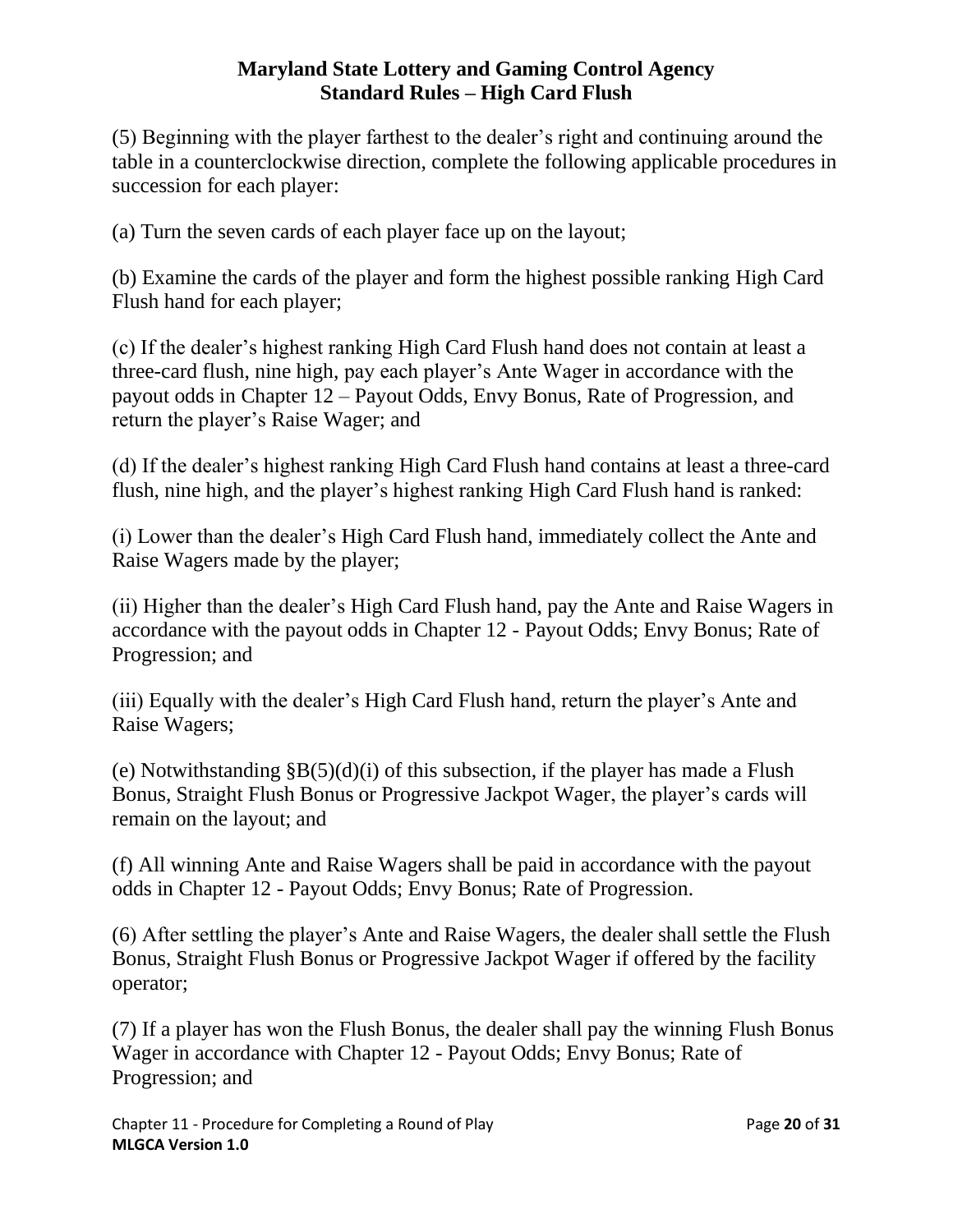(8) If a player has won the Straight Flush Bonus, the dealer shall pay the winning Straight Flush Bonus Wager in accordance with Chapter 12 - Payout Odds; Envy Bonus; Rate of Progression.

(9) If a player has won the progressive payout, the dealer shall settle the Progressive Payout Wager as follows:

(a) Verify that the hand is a winning hand;

(b) Verify that the appropriate light on the progressive table game system has been illuminated;

(c) Ensure that a floorperson or above validates the progressive payout in accordance with the facility operator's approved internal control procedures;

(d) Pay the winning Progressive Jackpot Wager in accordance with Chapter 12 - Payout Odds; Envy Bonus; Rate of Progression;

(e) Pay any Envy Bonus won in accordance with Chapter 12 - Payout Odds; Envy Bonus; Rate of Progression:

(i) A player making a Progressive Payout Wager shall receive an Envy Bonus when another player at the same High Card Flush table is the holder of an Envy Bonus Qualifying Hand;

(ii) A player is entitled to multiple Envy Bonuses if more than one player is the holder of an Envy Bonus Qualifying Hand; and

(iii) A player is not entitled to an Envy Bonus for the player's hand.

C. After all wagers have been settled, the dealer shall remove all remaining cards from the table and place them in the discard rack in a manner that permits the reconstruction of each hand if there is a question or player dispute.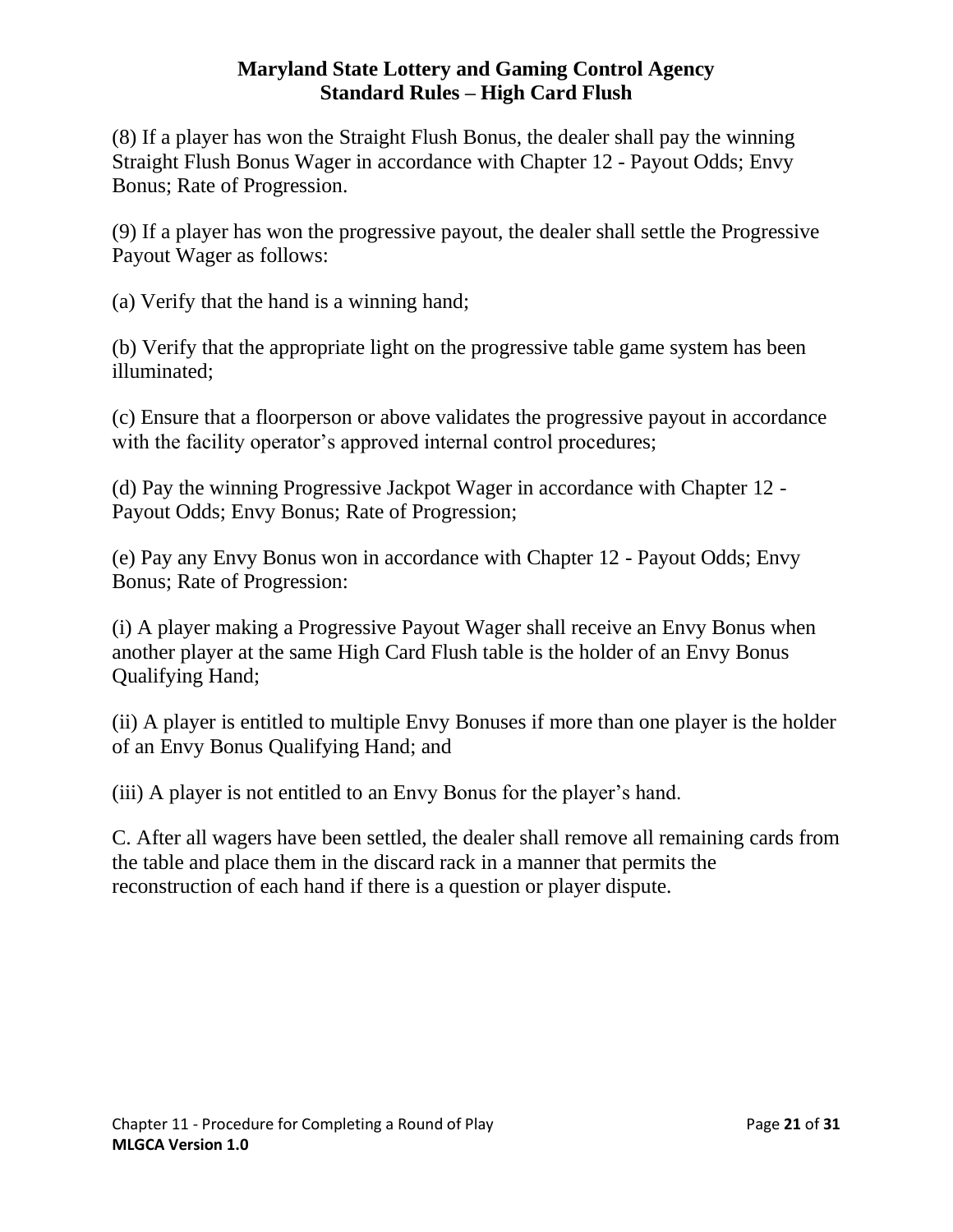# <span id="page-21-0"></span>**Chapter 12 - Payout Odds; Envy Bonus; Rate of Progression.**

A. A facility operator shall pay each winning Ante Wager and Raise Wager at odds of 1 to 1.

B. A facility operator shall pay each winning Flush Bonus Wager at the odds in one of the following paytables selected by the facility operator in its Rules Submission:

(1) Paytable A:

- (a) For a Seven-card flush the payout is 300 to 1;
- (b) For a Six-card flush the payout is 100 to 1;
- (c) For a Five-card flush the payout is 10 to 1;
- (d) For a Four-card flush the payout is 1 to 1;

(2) Paytable B:

- (a) For a Seven-card flush the payout is 100 to 1;
- (b) For a Six-card flush the payout is 20 to 1;
- (c) For a Five-card flush the payout is 10 to 1;
- (d) For a Four-card flush the payout is 2 to 1;

(3) Paytable C:

- (a) For a Seven-card flush the payout is 200 to 1;
- (b) For a Six-card flush the payout is 20 to 1;
- (c) For a Five-card flush the payout is 10 to 1;
- (d) For a Four-card flush the payout is 2 to 1;
- (4) Paytable D:
- (a) For a Seven-card flush the payout is 300 to 1;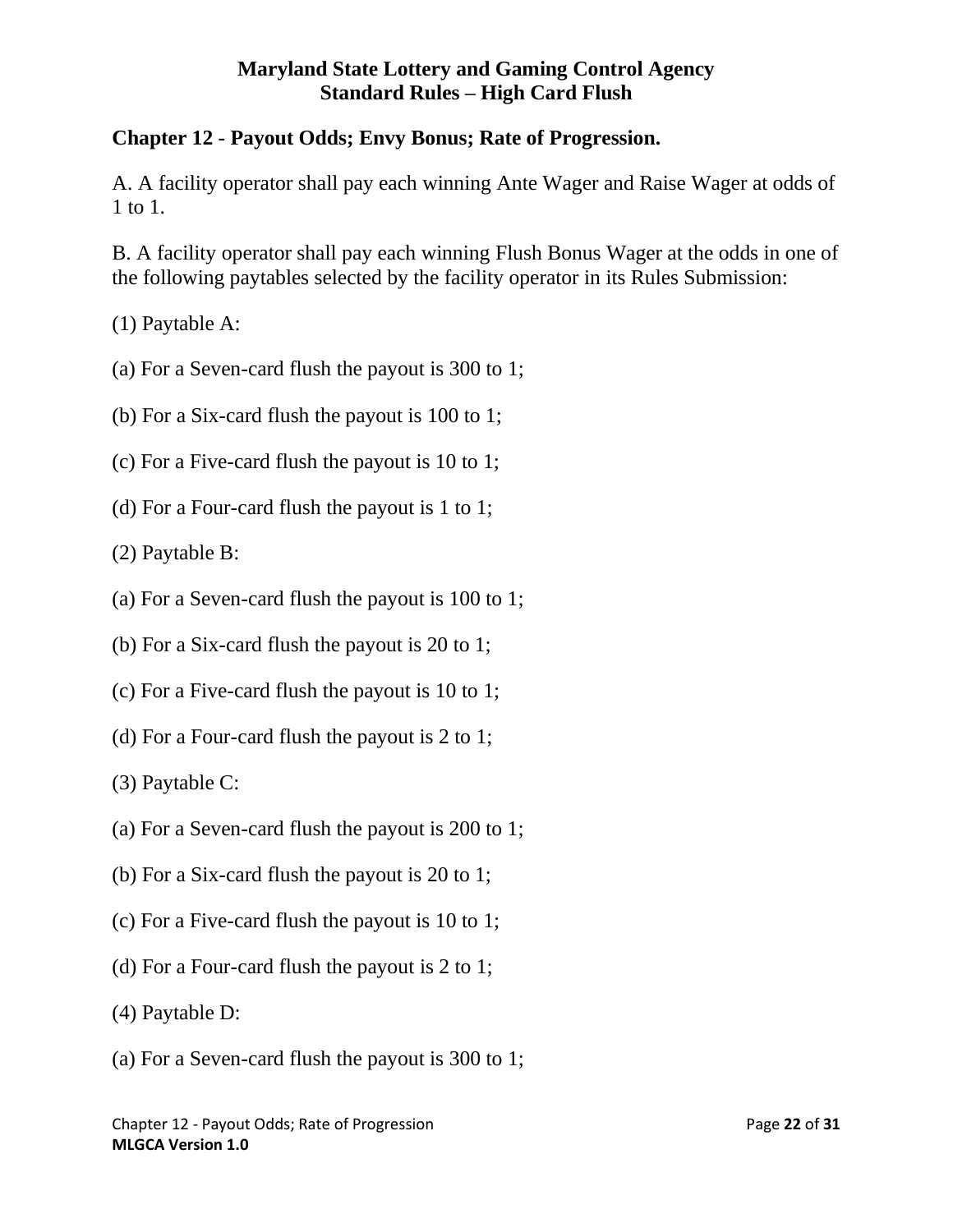- (b) For a Six-card flush the payout is 75 to 1;
- (c) For a Five-card flush the payout is 5 to 1;
- (d) For a Four-card flush the payout is 2 to 1;
- (5) Paytable E:
- (a) For a Seven-card flush the payout is 200 to 1;
- (b) For a Six-card flush the payout is 60 to 1;
- (c) For a Five-card flush the payout is 12 to 1;
- (d) For a Four-card flush the payout is 1 to 1;

(6) Paytable F:

- (a) For a Seven-card flush the payout is 500 to 1;
- (b) For a Six-card flush the payout is 50 to 1;
- (c) For a Five-card flush the payout is 12 to 1;
- (d) For a Four-card flush the payout is 1 to 1;

(7) Paytable G:

- (a) For a Seven-card flush the payout is 400 to 1;
- (b) For a Six-card flush the payout is 60 to 1;
- (c) For a Five-card flush the payout is 12 to 1;
- (d) For a Four-card flush the payout is 1 to 1;
- (8) Paytable H:
- (a) For a Seven-card flush the payout is 1,000 to 1;
- (b) For a Six-card flush the payout is 50 to 1;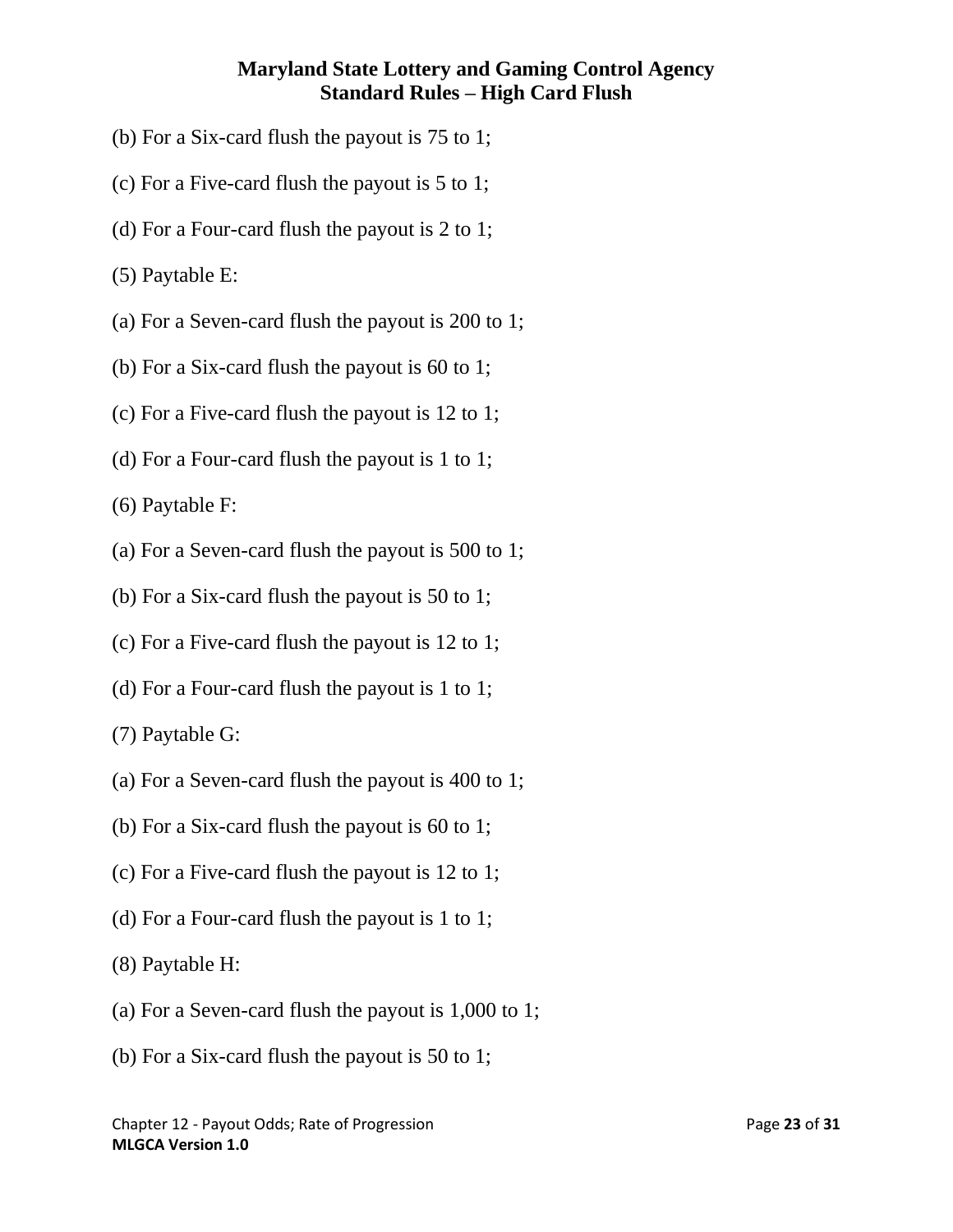- (c) For a Five-card flush the payout is 10 to 1;
- (d) For a Four-card flush the payout is 1 to 1;
- (9) Paytable I:
- (a) For a Seven-card flush the payout is 150 to 1;
- (b) For a Six-card flush the payout is 20 to 1;
- (c) For a Five-card flush the payout is 10 to 1;
- (d) For a Four-card flush the payout is 2 to 1;

(10) Paytable J:

- (a) For a Seven-card flush the payout is 150 to 1;
- (b) For a Six-card flush the payout is 25 to 1;
- (c) For a Five-card flush the payout is 10 to 1;
- (d) For a Four-card flush the payout is 2 to 1;

(11) Paytable K:

- (a) For a Seven-card flush the payout is 400 to 1;
- (b) For a Six-card flush the payout is 100 to 1;
- (c) For a Five-card flush the payout is 10 to 1;
- (d) For a Four-card flush the payout is 1 to 1;

(12) Paytable L:

- (a) For a Seven-card flush the payout is 300 to 1;
- (b) For a Six-card flush the payout is 80 to 1;
- (c) For a Five-card flush the payout is 11 to 1;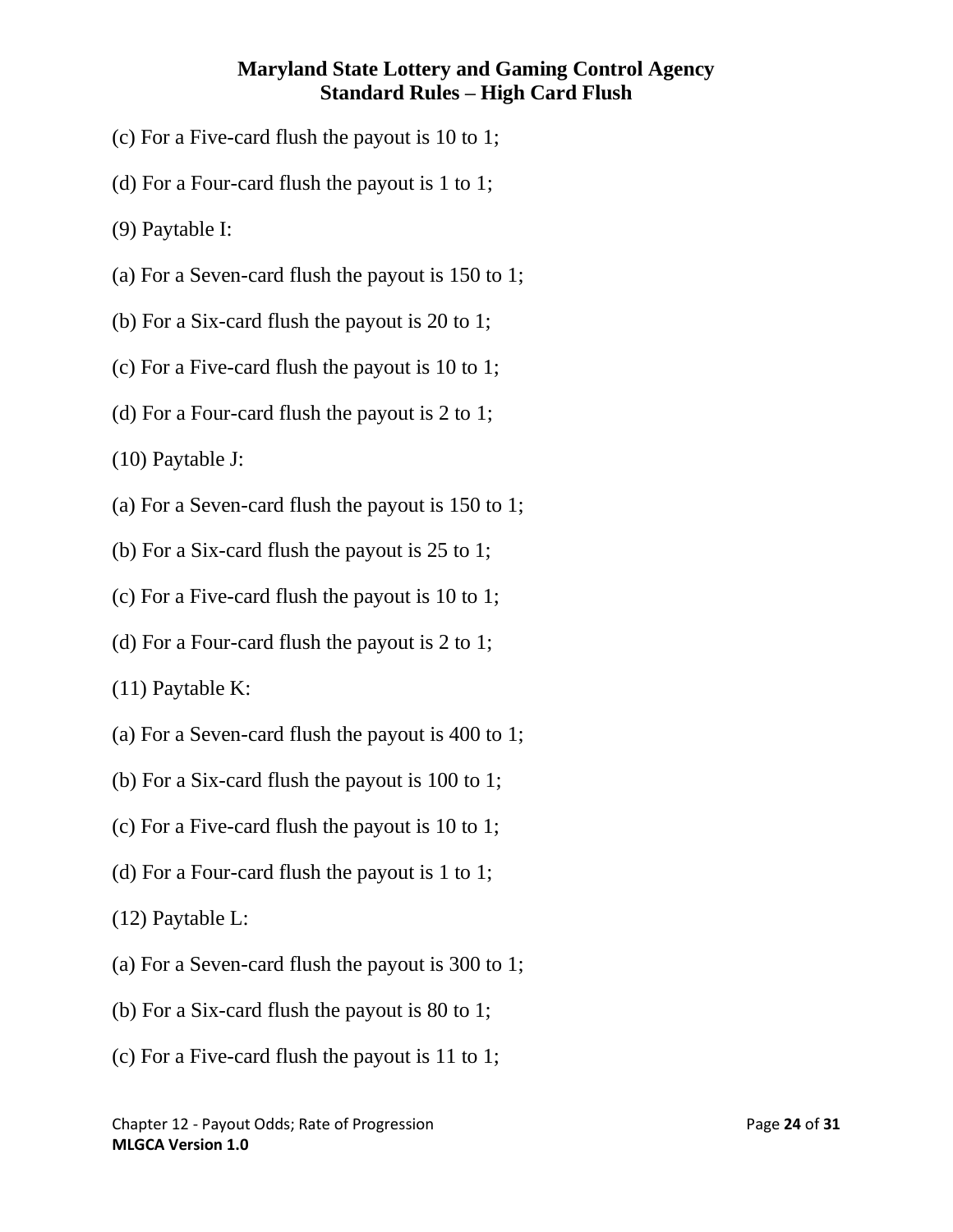- (d) For a Four-card flush the payout is 1 to 1;
- (13) Paytable M:
- (a) For a Seven-card flush the payout is 500 to 1;
- (b) For a Six-card flush the payout is 80 to 1;
- (c) For a Five-card flush the payout is 11 to 1;
- (d) For a Four-card flush the payout is 1 to 1;
- (14) Paytable N:
- (a) For a Seven-card flush the payout is 500 to 1;
- (b) For a Six-card flush the payout is 100 to 1;
- (c) For a Five-card flush the payout is 10 to 1;
- (d) For a Four-card flush the payout is 1 to 1;
- (8) Paytable O:
- (a) For a Seven-card flush the payout is 250 to 1;
- (b) For a Six-card flush the payout is 100 to 1;
- (c) For a Five-card flush the payout is 10 to 1;
- (d) For a Four-card flush the payout is 1 to 1.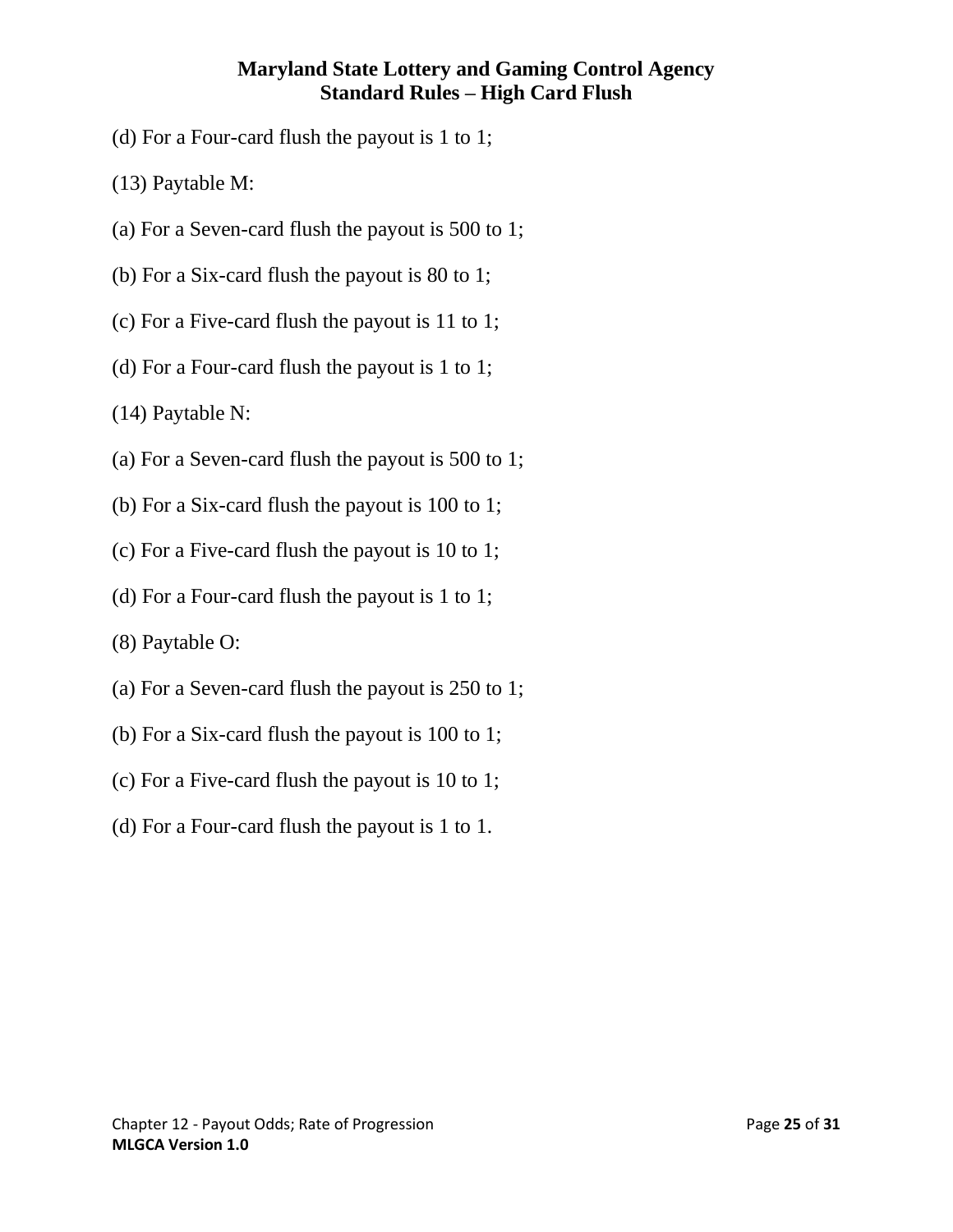C. A facility operator shall pay each winning Straight Flush Bonus Wager at the odds in one of the following paytables selected by the facility operator in its Rules Submission:

- (1) Paytable A:
- (a) For a Seven-card straight flush the payout is 8,000 to 1;
- (b) For a Six-card straight flush the payout is 1,000 to 1;
- (c) For a Five-card straight flush the payout is 100 to 1;
- (d) For a Four-card straight flush the payout is 60 to 1;
- (e) For a Three-card straight flush the payout is 7 to 1;
- (2) Paytable B:
- (a) For a Seven-card straight flush the payout is 500 to 1;
- (b) For a Six-card straight flush the payout is 200 to 1;
- (c) For a Five-card straight flush the payout is 100 to 1;
- (d) For a Four-card straight flush the payout is 50 to 1;
- (e) For a Three-card straight flush the payout is 9 to 1;
- (3) Paytable C:
- (a) For a Seven-card straight flush the payout is 500 to 1;
- (b) For a Six-card straight flush the payout is 200 to 1;
- (c) For a Five-card straight flush the payout is 100 to 1;
- (d) For a Four-card straight flush the payout is 75 to 1;
- (e) For a Three-card straight flush the payout is 7 to 1;
- (4) Paytable D: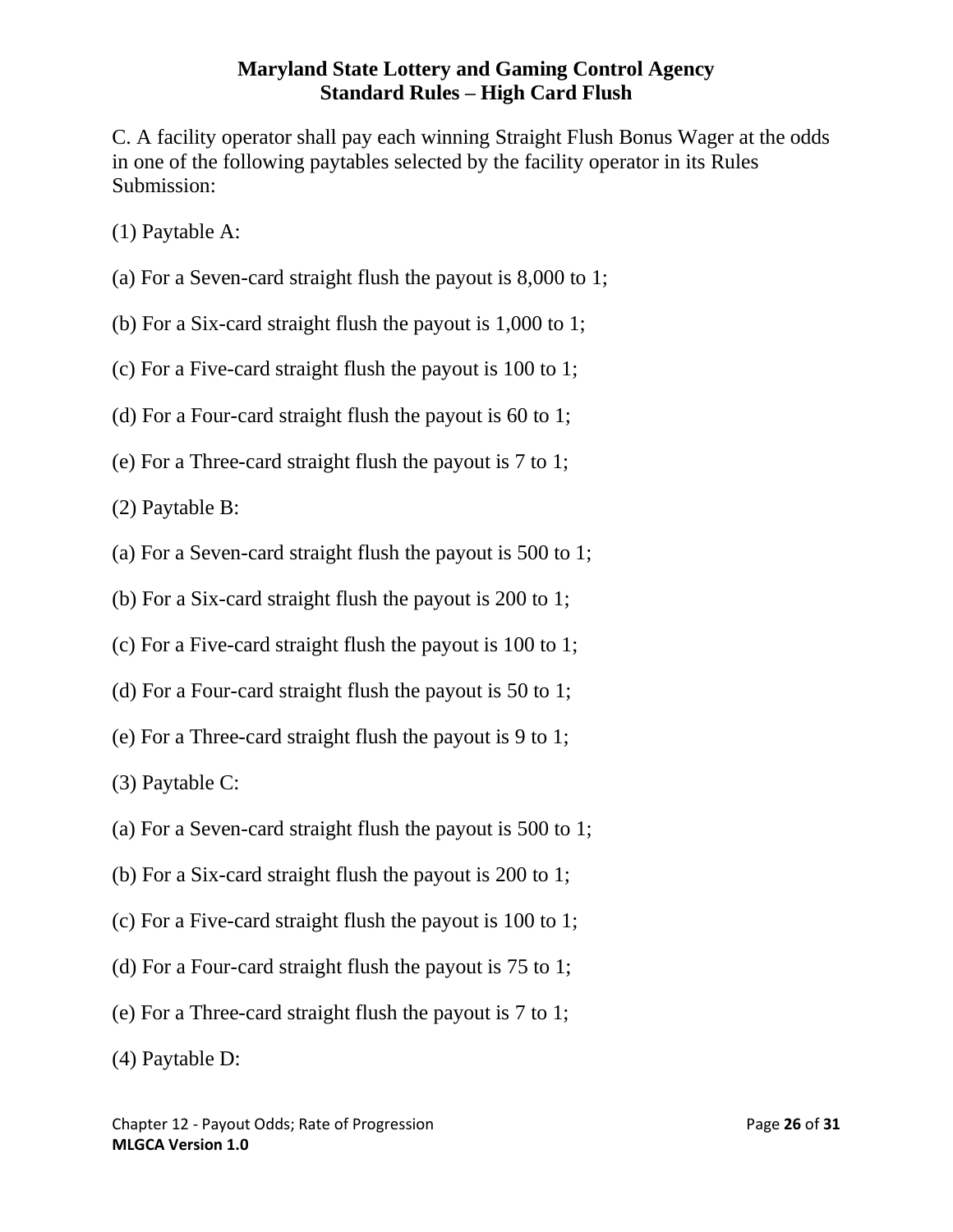- (a) For a Seven-card straight flush the payout is 1,000 to 1;
- (b) For a Six-card straight flush the payout is 500 to 1;
- (c) For a Five-card straight flush the payout is 100 to 1;
- (d) For a Four-card straight flush the payout is 75 to 1;
- (e) For a Three-card straight flush the payout is 7 to 1;
- (5) Paytable E:
- (a) For a Seven-card straight flush the payout is 500 to 1;
- (b) For a Six-card straight flush the payout is 200 to 1;
- (c) For a Five-card straight flush the payout is 100 to 1;
- (d) For a Four-card straight flush the payout is 60 to 1;
- (e) For a Three-card straight flush the payout is 8 to 1;
- (6) Paytable F:
- (a) For a Seven-card straight flush the payout is 1,000 to 1;
- (b) For a Six-card straight flush the payout is 500 to 1;
- (c) For a Five-card straight flush the payout is 100 to 1;
- (d) For a Four-card straight flush the payout is 60 to 1;
- (e) For a Three-card straight flush the payout is 8 to 1;
- (7) Paytable G:
- (a) For a Seven-card straight flush the payout is 500 to 1;
- (b) For a Six-card straight flush the payout is 200 to 1;
- (c) For a Five-card straight flush the payout is 100 to 1;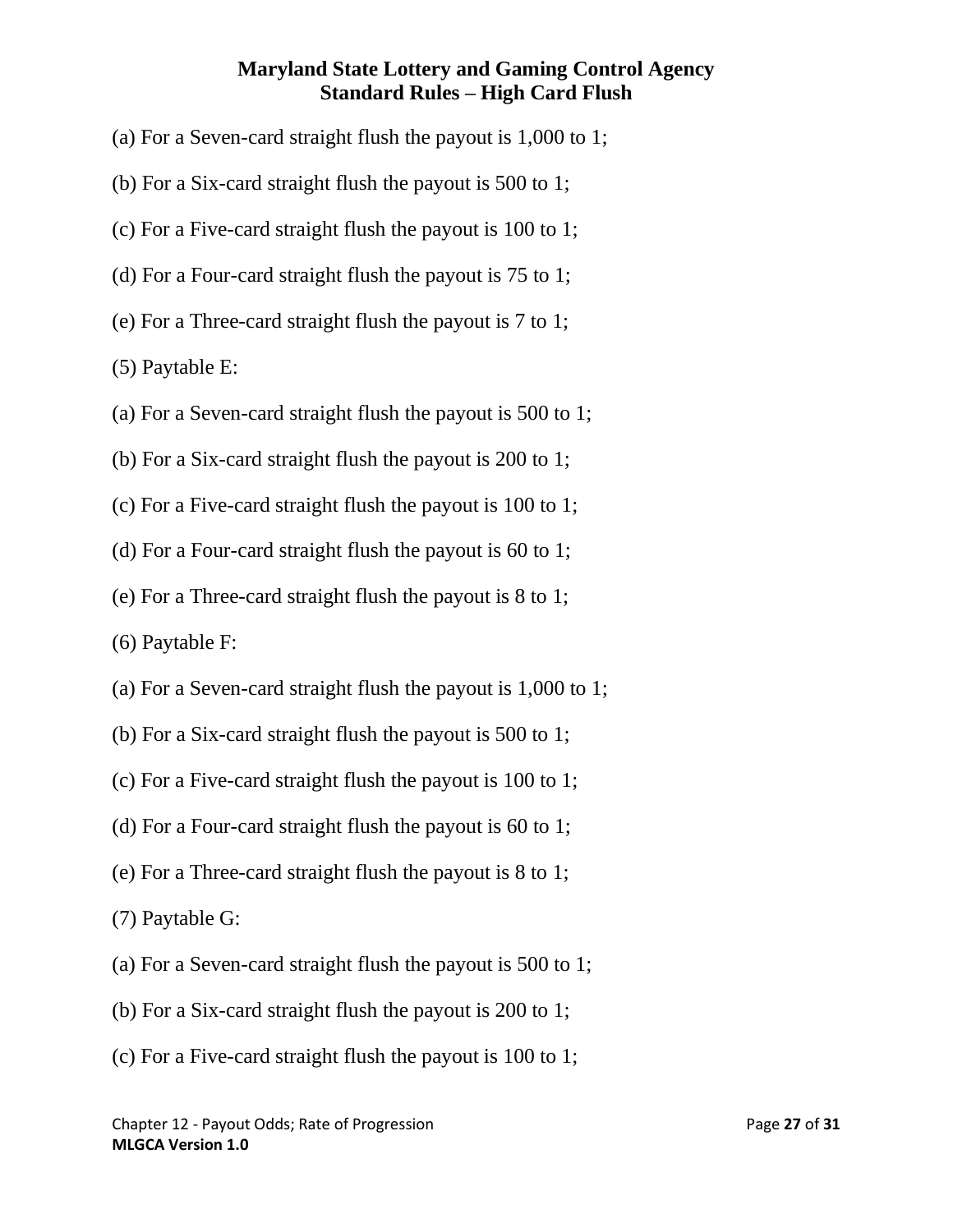(d) For a Four-card straight flush the payout is 50 to 1;

(e) For a Four-of-a-kind the payout is 25 to 1;

(f) For a Three-card straight flush the payout is 8 to 1.

D. Notwithstanding the payout odds in §B and §C of this chapter, the aggregate payout limit for any hand may not exceed the greater of:

(1) \$50,000; or

(2) The maximum amount that one player could win per round when betting the minimum wager.

E. If a facility operator offers the Progressive Payout Wager:

(1) A player placing a Progressive Payout Wager shall be paid at the odds in one of the following paytables selected by the facility operator in it Rules Submission:

(a) Paytable A:

(i) For a Seven-card straight flush the payout is 100% of the meter;

(ii) For a Six-card straight flush the payout is 10% of the meter;

- (iii) For a Five-card straight flush the payout is \$250;
- (iv) For a Four-card straight flush the payout is \$40;
- (v) For a Three-card straight flush the payout is \$3;
- (b) Paytable B:
- (i) For a Seven-card straight flush the payout is 100% of the meter;
- (ii) For a Six-card straight flush the payout is 10% of the meter;
- (iii) For a Five-card straight flush the payout is \$900;
- (iv) For a Four-card straight flush the payout is \$50;
- (c) Paytable C: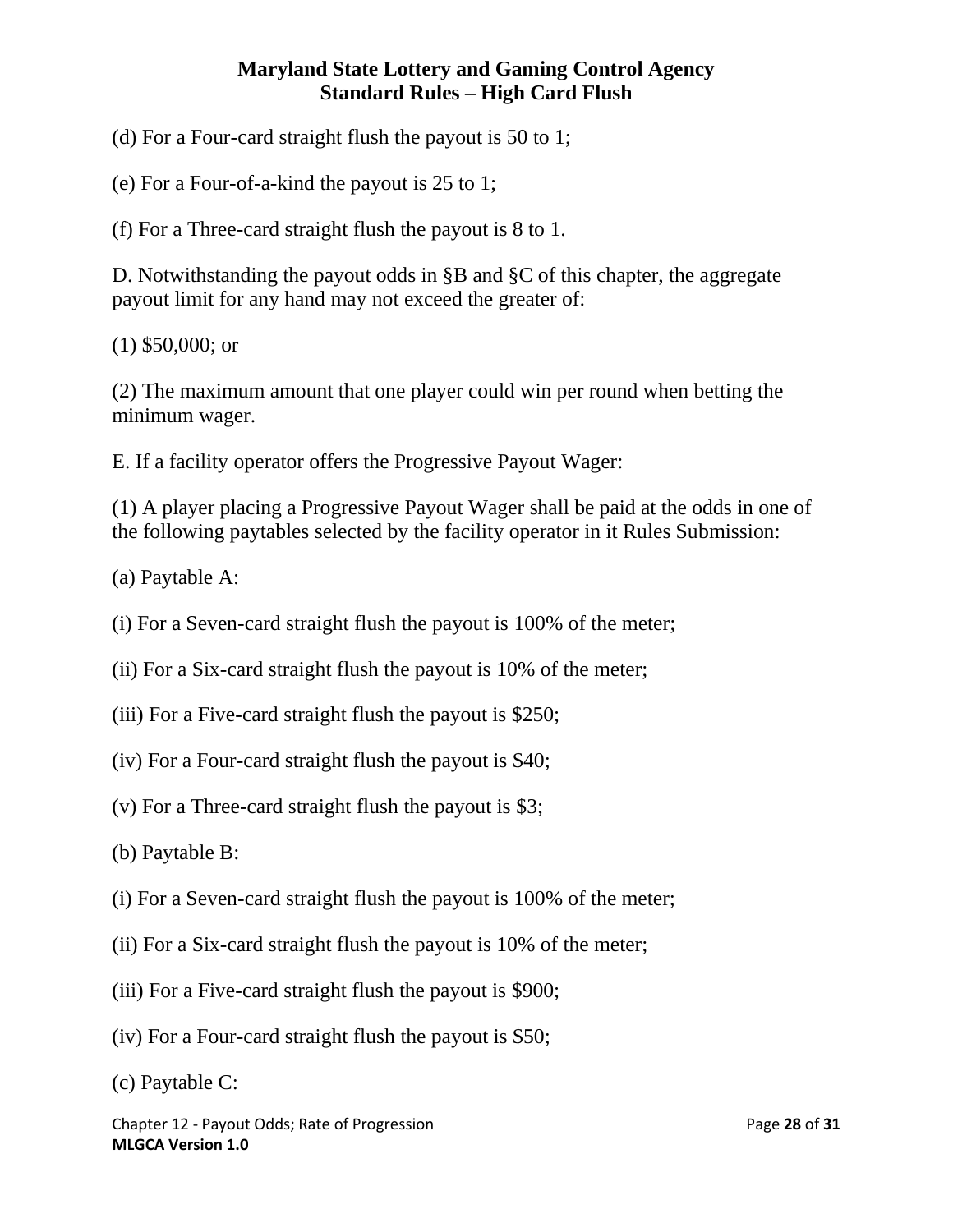- (i) For a Seven-card straight flush the payout is 100% of the meter;
- (ii) For a Six-card straight flush the payout is 100% of the meter;
- (iii) For a Five-card straight flush the payout is \$200;
- (iv) For a Four-card straight flush the payout is \$40;
- (v) For a Three-card straight flush the payout is \$3;
- (d) Paytable D:
- (i) For a Seven-card straight flush the payout is 100% of the meter;
- (ii) For a Suited Nine, Ten, Jack, Queen, King, Ace the payout is 100% of the meter;
- (iii) For a Six-card straight flush the payout is 10% of the meter;
- (iv) For a Five-card straight flush the payout is \$250;
- (v) For a Four-card straight flush the payout is \$40;
- (vi) For a Three-card straight flush the payout is \$3;
- (e) Paytable E:
- (i) For a Seven-card straight flush the payout is 100% of the meter;
- (ii) For a Suited Nine, Ten, Jack, Queen, King, Ace the payout is 100% of the meter;
- (iii) For a Six-card straight flush the payout is 10% of the meter;
- (iv) For a Five-card straight flush the payout is \$800;
- (v) For a Four-card straight flush the payout is \$50.
- (2) The facility operator's Rules Submission must include the:

(a) Rate of progression for the meter used for the progressive payouts in  $\S C(1)$  of this chapter;

(b) Initial and reset amount, which shall be at least: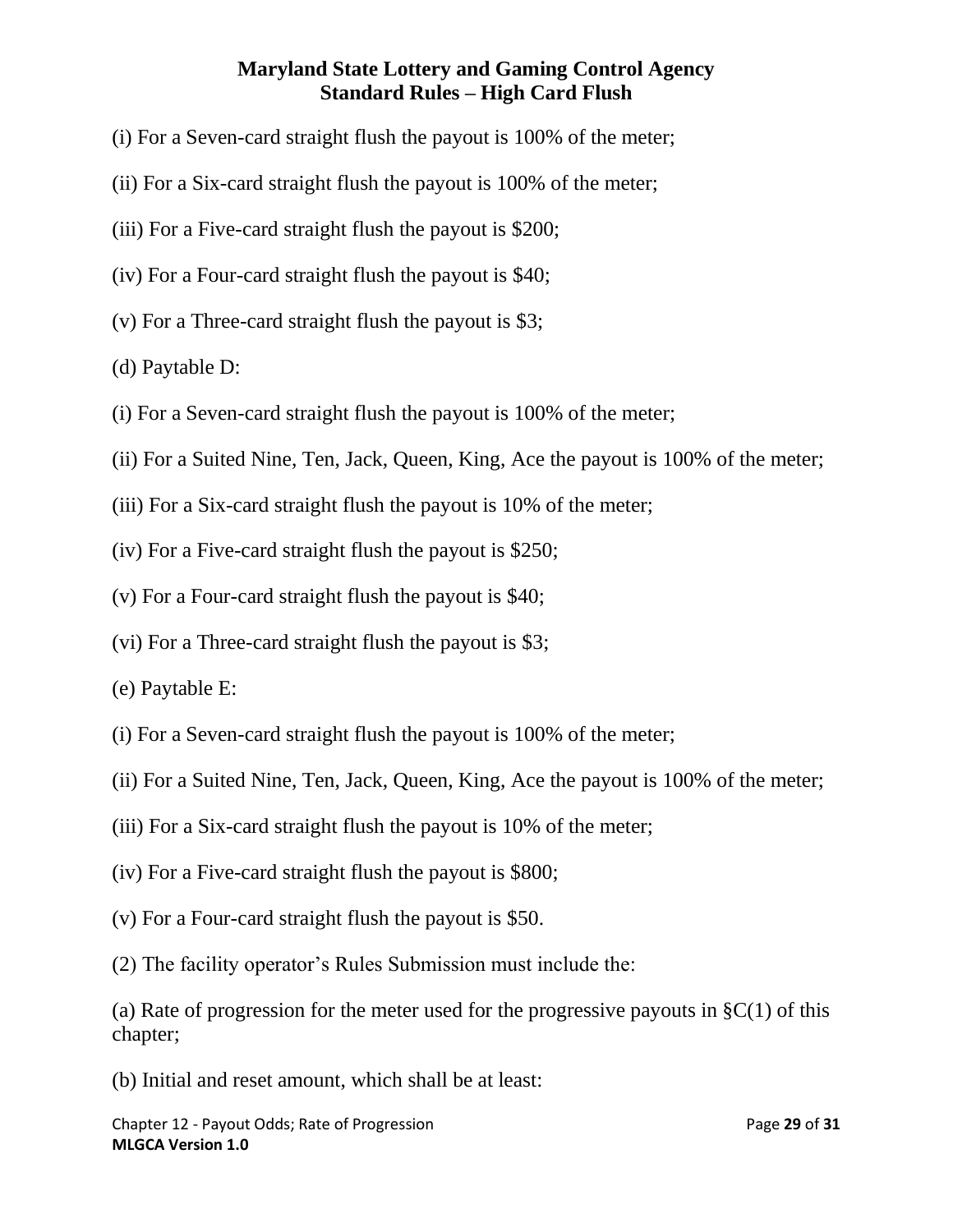(i) \$30,000 for Paytables A, B and D;

(ii) \$5,000 for Paytable C; and

(iii) \$25,000 for Paytable E.

(3) Winning Progressive Payout Hands shall be paid in accordance with the amount on the meter when it is the player's turn to be paid in accordance with Chapter 11 - Procedure for Completing a Round of Play.

(4) Envy Bonus payouts shall be:

(a) Based upon the amount of the Progressive Jackpot Wager placed by the player receiving the Envy Bonus; and

(b) Made according to one of the payouts for Envy Bonus Qualifying Hands that was designated by the facility operator in its Rules Submission.

(5) An Envy Bonus payout for \$1 Progressive Payout Wager shall be paid according to:

(a) Paytable C Envy Bonus:

(i) For a Seven-card straight flush the payout is \$200;

- (ii) For a Six-card straight flush the payout is \$200;
- (b) Paytable D Envy Bonus:
- (i) For a Seven-card straight flush the payout is \$250;
- (c) Paytable E Envy Bonus:
- (i) For a Seven-card straight flush the payout is \$250.